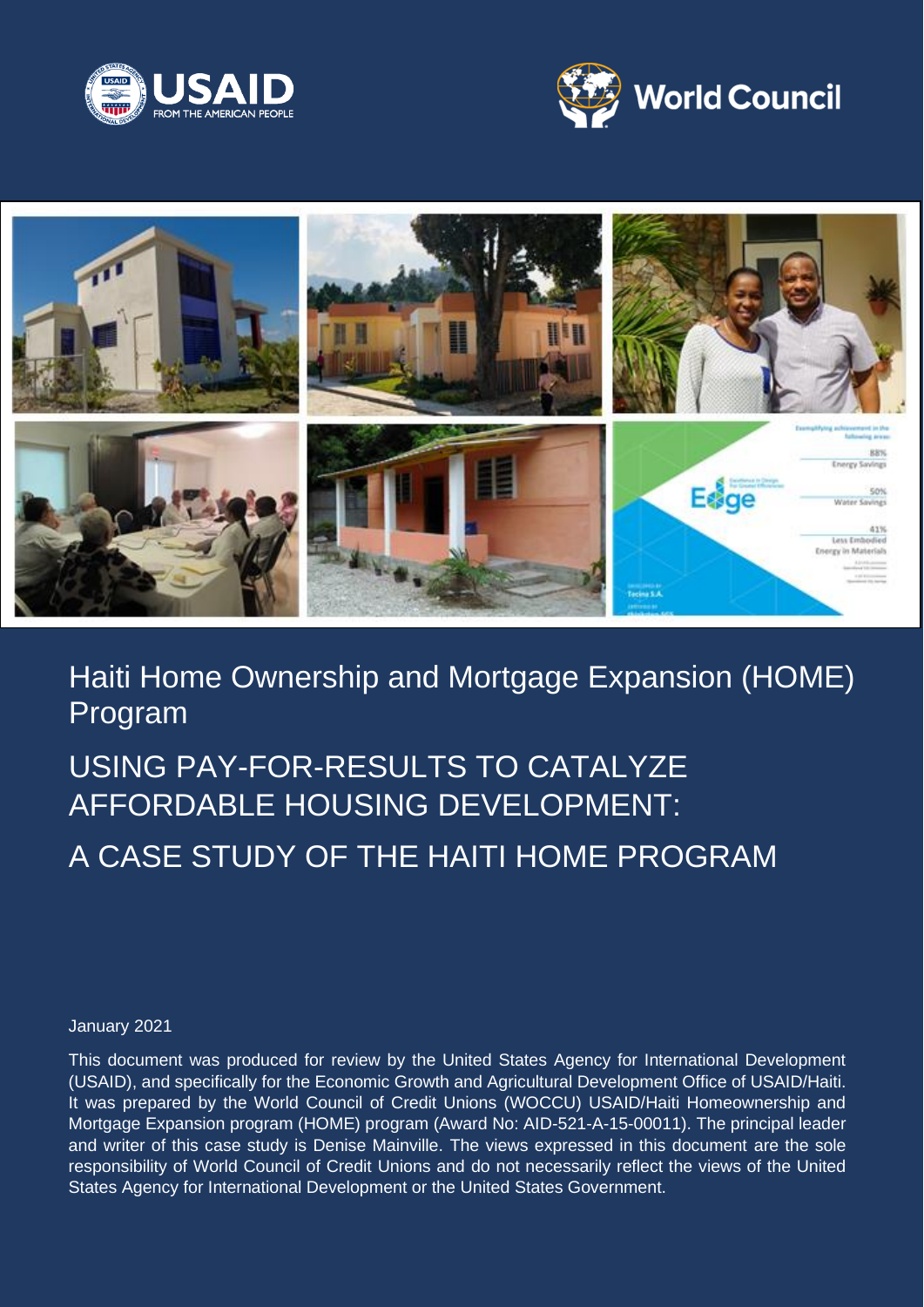# **TABLE OF CONTENTS**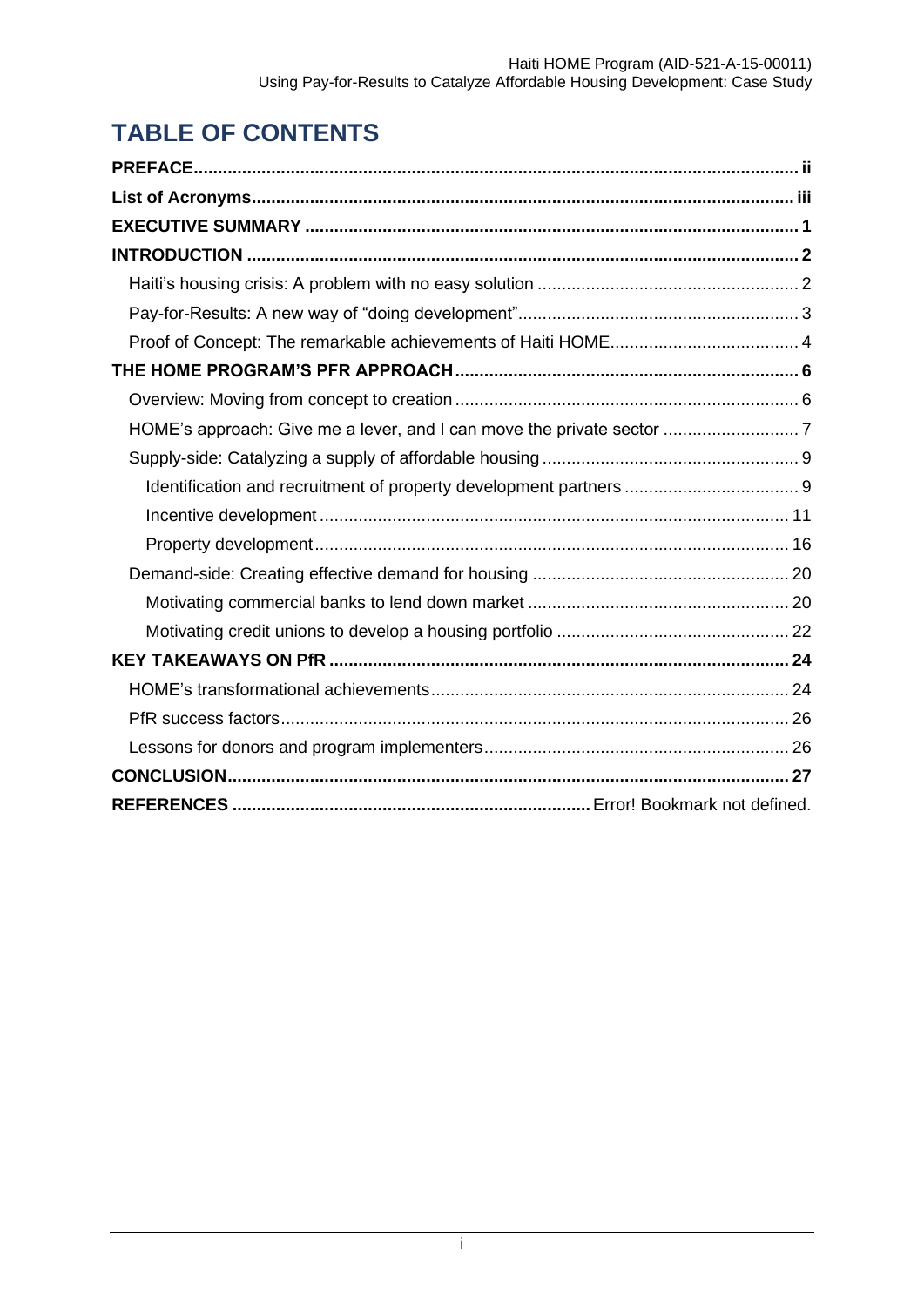# <span id="page-2-0"></span>**PREFACE**

The Haiti Homeownership and Mortgage Expansion program (HOME) program was a fiveyear, USD 10-million USAID-funded initiative, implemented by World Council of Credit Unions (WOCCU), that sought to use a Pay-for-Performance, or Pay-for-Results, model, developed in collaboration with the Affordable Housing Institute (AHI), to catalyze the development of an affordable housing market. This case study is intended to leverage the experience of Haiti HOME to showcase both the potential of Pay-for-Results to achieve meaningful development outcomes and the challenges inherent in designing and implementing a Pay-for-Results initiative. This case study analyzes the program's methodology for designing its Pay-for-Results incentive structure, its results, and lessons learned. The case study draws upon internal project documents, information obtained through interviews with project stakeholders, and additional resources that are detailed in the References section.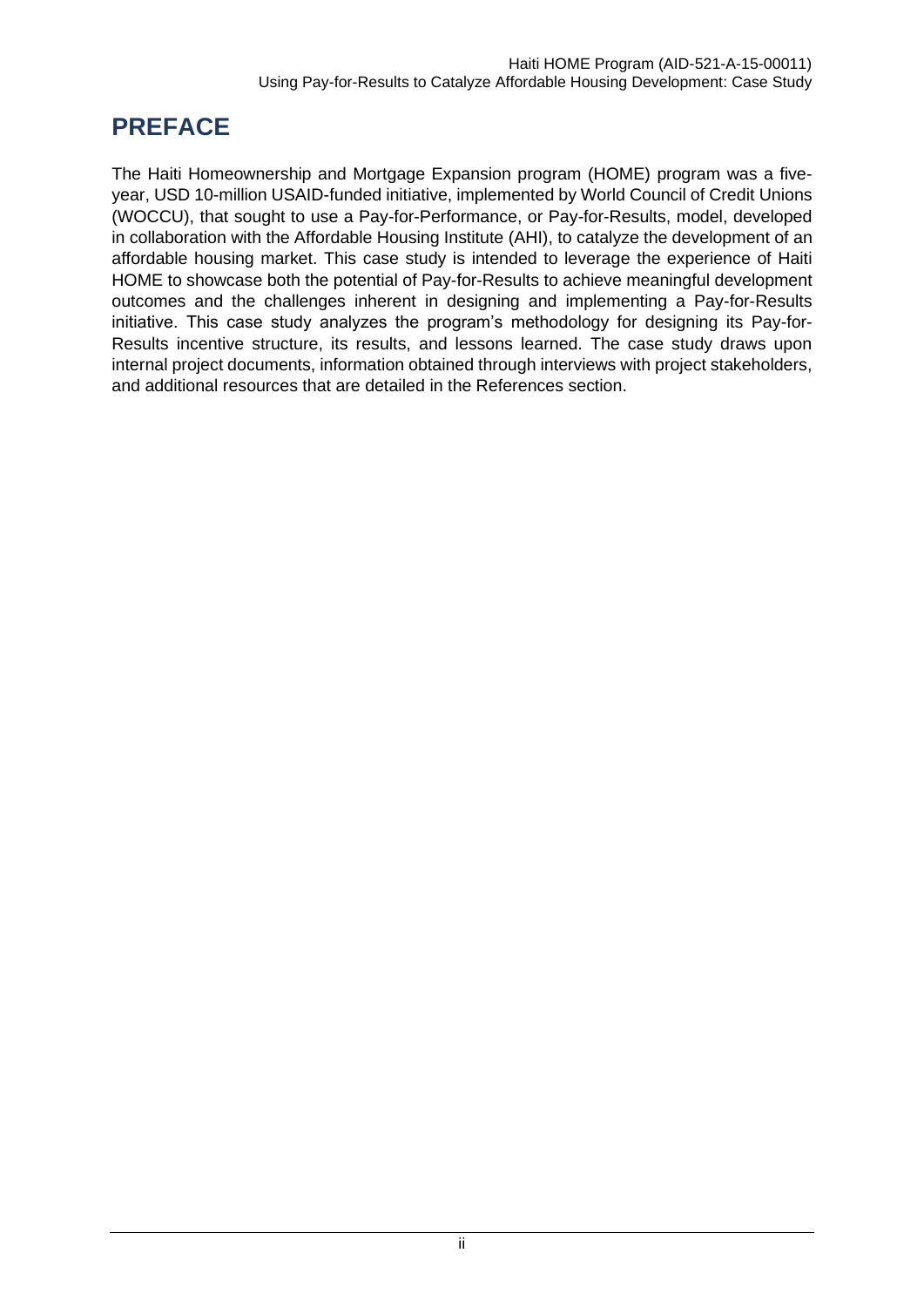# <span id="page-3-0"></span>**LIST OF ACRONYMS**

| AHI              | Affordable Housing Institute                       |
|------------------|----------------------------------------------------|
| <b>APHI</b>      | Association des Promoteurs Immobiliers d'Haiti     |
| <b>EDGE</b>      | Excellence in Design for Greater Efficiencies      |
| <b>HFHI</b>      | Habitat for Humanity International                 |
| <b>HOME</b>      | Home Ownership and Mortgage Expansion              |
| P <sub>4</sub> P | Pay for Performance                                |
| <b>PfR</b>       | Pay for Results                                    |
| <b>USAID</b>     | United States Agency for International Development |
| <b>WOCCU</b>     | World Council on Credit Unions                     |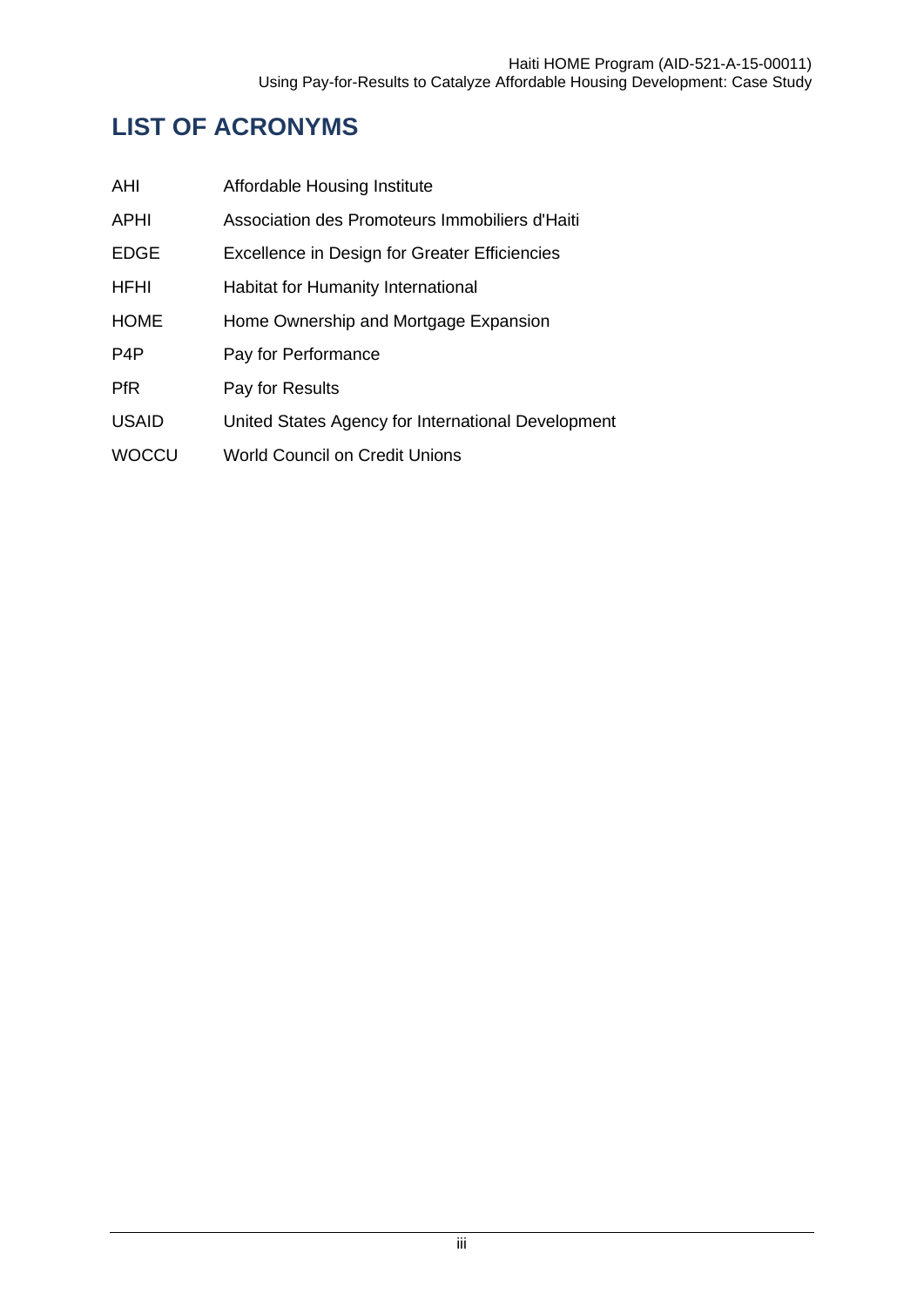## **EXECUTIVE SUMMARY**

<span id="page-4-0"></span>World Council of Credit Unions' (WOCCU) Haiti Homeownership and Mortgage Expansion (HOME) program created a new market for affordable housing by deploying an innovative Pay-for-Results Results (PfR)<sup>1</sup> scheme catalyzing the supply and demand sides of the housing value chain. Implemented from 2015-2020, HOME was a USD 10-million USAID-funded initiative. This case study showcases how Haiti HOME successfully deployed PfR to achieve meaningful development outcomes and illustrates the challenges in designing and implementing a PfR initiative.

Beyond providing proof of concept that PfR works, HOME transformed Haiti's affordable housing sector. On the demand side, the program developed Haiti's first credit union-issued mortgage product, offering a new solution to lower-income households typically not served by commercial banks when it comes to long-term financing. On the supply side, it stimulated the development of an affordable housing industry by incentivizing private sector investment in affordable housing supply and supporting affordable housing property developers to develop capacity to implement international building best practices. Overall, the program leveraged more than USD 25.9 million in private sector funds utilizing less than USD 3 million in publicly funded incentives—a ratio of 9:1.

HOME was initiated with the objective of catalyzing the supply and demand sides of the housing value chain to create a sustainable market for affordable housing. It was an effort to jumpstart a developmental process that would, over time, contribute to reduce Haiti's housing deficit of nearly 500,000 houses, as over 180,000 were lost in the 2010 earthquake. In addition to those losses, WOCCU, in collaboration with Affordable Housing Institute (AHI) and Habitat for Humanity International (HFHI),<sup>2</sup> identified many fundamental constraints in Haiti's home delivery system that cannot be resolved in the short or medium timeframe. Primary among these constraints are unclear property rights and the general population's limited income level that distort Haiti's housing market. These constraints paired with the lingering effects of the earthquake resulted in a significant number of people, especially the urban poor, living in unsafe, unhealthy conditions. The HOME program was not designed to finance construction; instead, it sought to leverage a new concept—PfR—that had shown promising results in sectors such as health and agriculture but had not yet been utilized in the housing sector.

PfR is a development approach that rewards private sector partners for achieving prespecified outcomes, rather than funding their efforts to achieve outcomes. When successfully deployed, PfR incentives offset investment risk, mobilizing private sector investment into potentially profitable but under-developed markets while leveraging the private sector's entrepreneurial initiative, know-how, creativity, and financial resources to achieve mutually agreed-upon objectives.

Following a comprehensive market analysis, the HOME program designed a two-pronged approach to incentivize commercial firms to invest in the development of a market for affordable housing. On the supply side, the program provided incentives to bring property developers into the affordable housing space, with the intent of increasing the stock of affordable housing available to low- and middle-income buyers. On the demand side, HOME

<sup>1</sup> Pay for Results (PfR) is also referred to as Pay for Performance (P4P) in HOME program reports and materials. "Pay for Results (or performance/success/outcomes) is an umbrella term for initiatives that pay upon

accomplishment of results rather than efforts to accomplish those results." (Camp, Lawrence, et. Al, *Pay for Results in Development – A Primer for Practitioners*. Palladium and USAID. January 2018)

<sup>2</sup> HFHI was a HOME partner through May 2018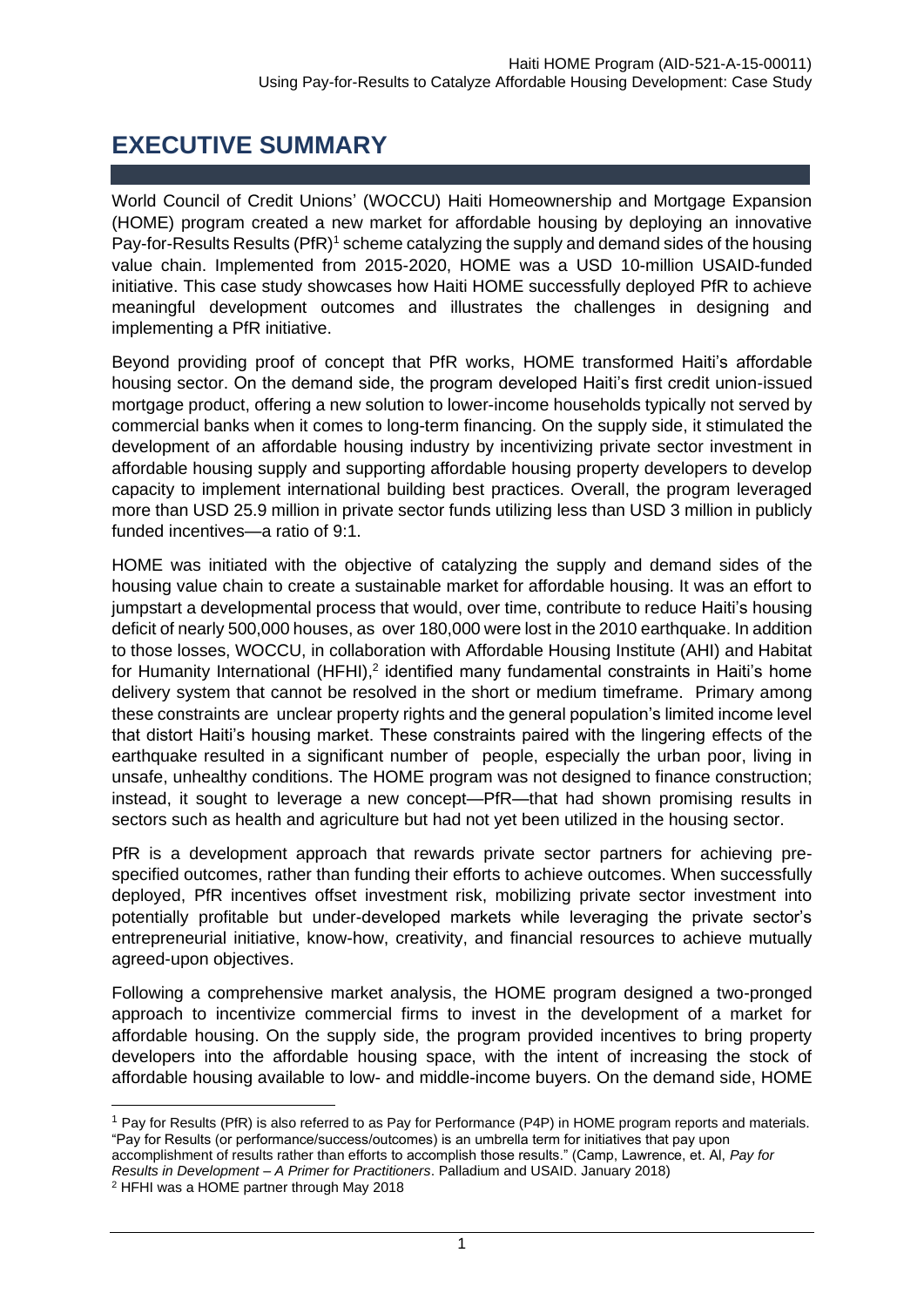worked to increase the availability of mortgage financing from financial institutions for low- and middle-income buyers. While the PfR initiative was primarily intended to "pull" the private sector into the affordable housing market through the provision of attractive incentives, the HOME program also used "push" activities such as grants and technical assistance to help the private sector partners build capacity where needed. The approach, results, and lessons learned from these supply- and demand-side activities are detailed in this case study. The case study concludes with observations on these transformational achievements, identification of factors underpinning the success of the initiative, and lessons for donors and implementers interested in using a PfR approach.

## <span id="page-5-0"></span>**INTRODUCTION**

## <span id="page-5-1"></span>**Haiti's housing crisis: A problem with no easy solution**

*"There was no way the government could spend its way out of this crisis."* 

#### *-Claude Clodomir, Haiti HOME Chief of Party*

October 2015, Port-au-Prince, Haiti. Claude Clodomir was in a difficult situation. As Chief of Party for the HOME program, he was responsible for an innovative U.S. governmentsupported activity that aimed to reduce Haiti's massive housing crisis by piloting a private sector-led model to jumpstart a housing market for low to mid-income households. This crisis had grown to extreme proportions since the 2010 earthquake that destroyed approximately 180,000 houses in the country's capital and largest city, Port-au-Prince, adding to a preexisting backlog of approximately 300,000 houses (WOCCU 2016). Yet, Clodomir had limited options by which to achieve the program's objectives of catalyzing development of a sustainable market for affordable housing by engaging investment on both the supply and demand sides of the housing value chain. The Haiti HOME program agreement stipulated that construction expenditures would not be reimbursed, eliminating traditional means of supporting the creation of new housing capacity, such as directly hiring U.S.- or Haiti-based construction firms or providing "bridge loans," loan guarantees, or grants to companies or nonprofits to build the needed homes.<sup>3</sup> Indeed, this provision was included in large part because initiatives such as these had not led to scalable models that would impact the provision of housing to the average Haitian. Furthermore, while less intrusive, even indirect supports for housing development have potential to distort the construction and housing market and crowd out private sector builders. The highly subsidized nature of public housing initiatives was also problematic, as neither the pace of building nor long-term maintenance of the facilities could be sustained without continual government support (WOCCU 2016).

The overriding problem with such initiatives, however, was that they lack potential to make a meaningful dent in Haiti's vast housing deficit (WOCCU 2018). As Clodomir himself was aware, "[t]here was no way the government could spend itself out of this crisis," he said. The nearly USD 7 million<sup>4</sup> that USAID had committed to WOCCU indicated USAID's confidence that the program could come up with a workable solution to the problem and make a meaningful impact. Clodomir knew he had to find a better way to tackle this immense

<sup>&</sup>lt;sup>3</sup> This is a standard provision (M.22) in USAID contracting.

<sup>4</sup> Initial funding was nearly \$7 million for three years. A 2018 extension extended the project to five years and increased its overall budget to more than \$10 million.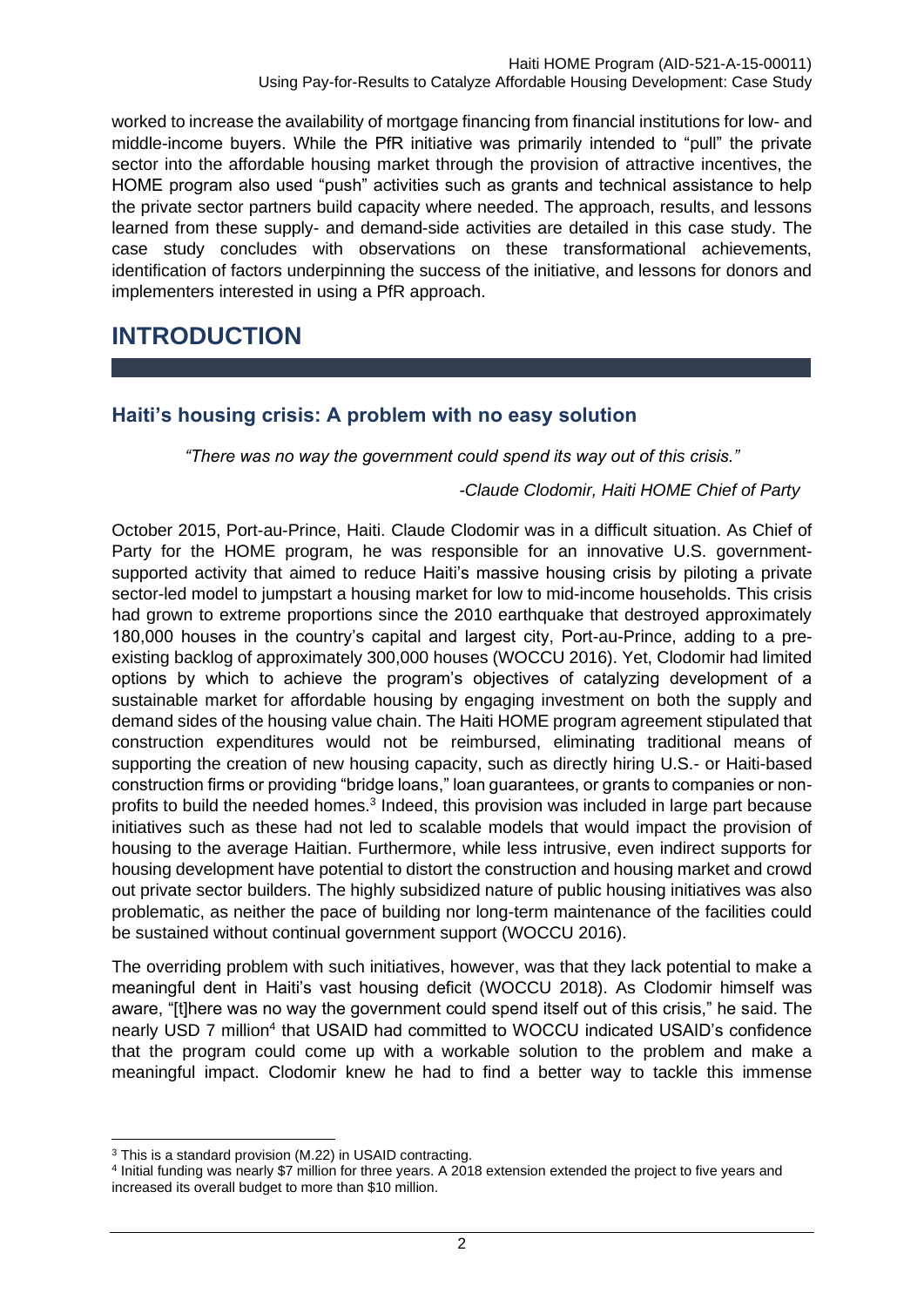challenge—one that could meet USAID's high expectations while overcoming the shortcomings of traditional funding approaches.

## <span id="page-6-0"></span>**Pay-for-Results: A new way of "doing development"**

*"If you can't build, incentivize."*

#### *-Lawrence Camp, Senior USAID Advisor*

Searching for ideas, Clodomir reached out to Lawrence Camp, a senior USAID advisor who initially helped to conceptualize the HOME program. Camp made a seemingly simple recommendation, which opened a new world of possibilities to Clodomir. "If you can't build," Camp told him, "Incentivize."

Camp was referring to an approach—Pay for Results that had been making inroads in the development community but had not yet been tried in the housing sector. The approach seemed risky—it was new and unrefined, and it relied entirely on the private sector for its success. That said, it was also intriguing; if successful, PfR could offer a replicable model for continued investment in the housing sector with the potential to sustain and grow well beyond the HOME program's implementation period. Implementing such an approach in Haiti would truly be putting it to the test, as the country's housing sector is challenged by numerous constraints that conspire against efforts to make progress towards many of the country's housing goals.

PfR is radically different from traditional development approaches in that it pays only for the achievement of pre-defined results rather than funding inputs or efforts made toward reaching results (Camp et al).

#### **Pay-for-Results**<sup>5</sup>

Pay for Results (PfR) is a development approach that rewards private sector partners for their success in achieving prespecified outcomes, rather than funding their efforts to achieve outcomes (Camp et al). When successfully deployed, PfR incentives temporarily offset investment risk, catalyzing private sector investment into potentially profitable but un-developed or under-developed markets, while leveraging the private sector's entrepreneurial initiative, knowhow, creativity, and financial resources to achieve mutually agreeable objectives.

Traditional development approaches seek to address development problems by motivating government, non-governmental, and private entities to undertake activities on the donor's behalf, providing financial assistance (such as grants and cost-reimbursement) and in-kind support such as training and technical assistance to support the activities. Under traditional development approaches, the entities receiving the support are responsible for carrying out the strategies and solutions that have been designed by the donor or its implementer, working under their guidance and support.

PfR, in contrast, turns responsibility for designing and implementing solutions over to participating entities (partners) who are paid on the basis of their success at achieving predefined outcomes. A "pure" PfR approach provides an incentive to its participants—often private sector firms—to achieve the pre-defined goals. However, it does not prescribe the pathway by which those goals must be achieved, nor does it make up-front payments to support the activities. The commitment to pay only for its participants' results puts the risktaking and responsibility squarely in the participants' hands, but also gives them control over

<sup>5</sup> For background on the Pay for Results approach, see Camp, Lawrence, et. al. Pay for Results in Development – A Primer for Practitioners. Palladium and USAID, January 2018.

[<sup>\(</sup>https://www.usaid.gov/sites/default/files/documents/1865/Pay\\_for\\_Performance\\_Primer\\_Final.pdf\)](https://www.usaid.gov/sites/default/files/documents/1865/Pay_for_Performance_Primer_Final.pdf)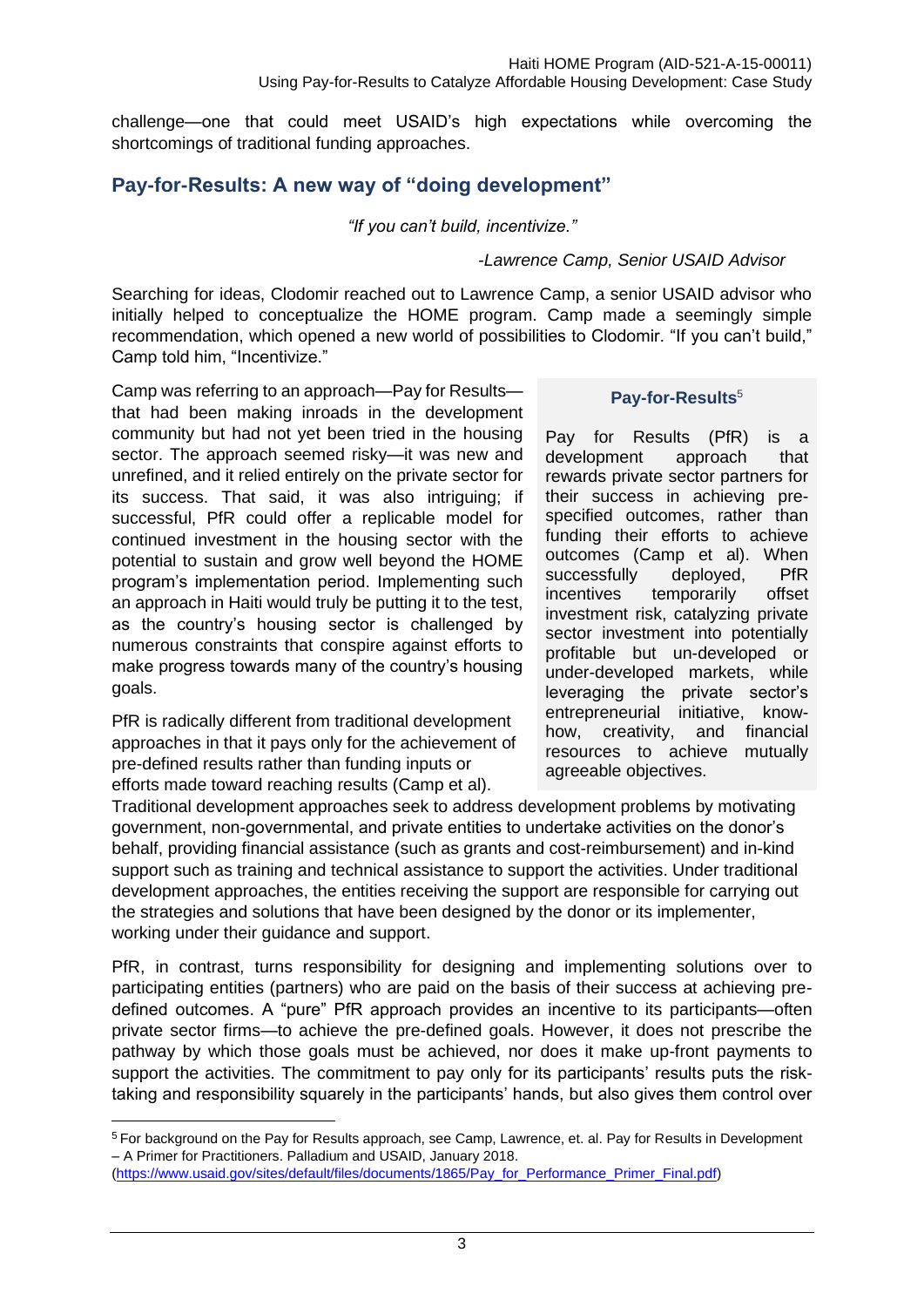the strategies to achieve those results. In a hybrid approach, which the HOME program ultimately used, the "pull" of results-based incentives is balanced by "push" activities that provides support (such as technical assistance and limited grant funding) in combination with financial incentives. These "pull" and "push" elements work together to motivate private sector actors to leave their comfort zone while building their capacity to succeed in unfamiliar markets.

The PfR approach seeks to harness private sector entrepreneurial dynamism to solve longstanding development challenges and has the potential to be more effective, sustainable, and cost-efficient than traditional development approaches. Broadly put, PfR initiatives de-risk investment into potentially profitable markets whose development is inhibited by supply, demand, or enabling environment constraints that make such investments risky enough to curtail them in the absence of the PfR initiative. Ideally, private sector investment that is motivated by PfR initiatives will strengthen the market and create conditions for sustained market activity by the time the PfR incentive is phased out. PfR initiatives have the best potential for success in circumstances where the private sector sees, or can be convinced of, an underlying business interest for long-term involvement in the market, and where they have the capacity and motivation, if properly incentivized, to realize and sustain profitable engagement in the market over time (Mainville and Narayan 2017).

## **PfR: The Players**

**The donor:** The entity that funds a PfR initiative. In the case of Haiti HOME, the donor was USAID.

**The program implementer:** The entity contracted by the donor to design and manage the PfR initiative. In the case of Haiti HOME, the primary implementer was WOCCU, with the Affordable Housing Initiative and Habitat for Humanity International serving as partners.

**Private sector partners (or partners):** The entities that participate in a PfR initiative in pursuit of the PfR incentive. For Haiti HOME, partners included property developers, commercial banks, and credit unions.

Following his conversations with Camp, Clodomir recognized the potential of the PfR approach. Yet, as a new strategy for "doing development," there was little guidance available about how to develop a PfR initiative, and there was certainly nothing tailored to a context like Haiti's affordable housing sector. Indeed, Clodomir was aware of no other examples in which a PfR approach had been undertaken either in Haiti or in the housing sector in another country. If he were to lead the HOME program team into this arena, they would be breaking new ground. Who knew what sorts of challenges they would come across?

## <span id="page-7-0"></span>**Proof of Concept: The remarkable achievements of Haiti HOME**

*"I think our project has inspired many who now realize it is possible to…offer adequate solutions to the housing problem in Haiti."*

#### *-Patrick Brun, Owner of Chabuma*

Five years later, the HOME program was coming to an end. As Clodomir looked back on the experience of leading the program, he was struck not only by *what* the HOME program had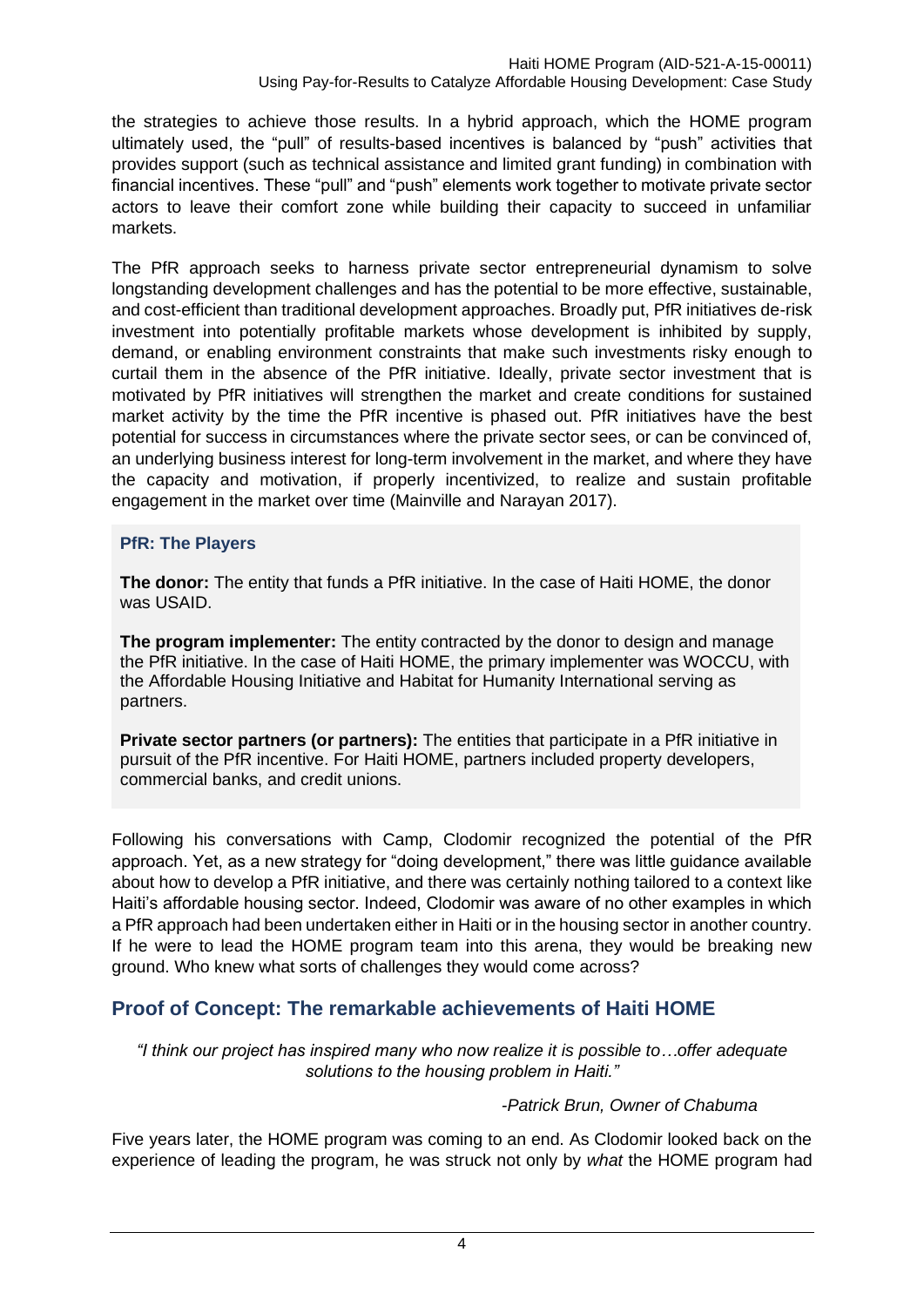achieved, but also *how* it had been achieved, as well as the significance of what was being left behind as the project approached its conclusion.

By the time HOME's technical activities concluded in late 2020, the program had leveraged its innovative PfR approach to provide a "proof of concept" that incentives work effectively to achieve development goals, even in a challenging environment like Haiti. HOME's initiative had catalyzed the construction and sale of Haiti's first commercially driven affordable housing. HOME also led to the establishment of Haiti's first mortgage instrument tailored to low- and middle-income buyers. More importantly, the HOME program mobilized the process of entrepreneurial innovation that led to these gains, with incentives supported by light-touch technical assistance that motivated HOME's private sector partners to leverage their own resources in the pursuit of these results.

Overall, the HOME program leveraged USD 25.9 million in private sector investment using less than USD 3 million in financial incentives, a ratio of USD 9 in private sector funds leveraged for every USD 1 in funding provided. Significantly, the investment process that HOME stimulated showed no signs of ending as the program wrapped up—private sector partners were taking concrete steps to maintain their affordable housing development activities, implying potential for sustainability that is largely unseen with traditional development initiatives. HOME's major achievements are summarized in Exhibit 1.

#### **Exhibit 1: Haiti HOME achievements**

#### **HOME program "firsts:"**

- First deployment of PfR approach to housing sector development in a lowincome country
- First private sector-driven affordable housing developments
- First non-bank mortgage product developed and issued
- First "green" certification under the International Finance Corporation's EDGE program
- First private sector housing association established
- First vertical housing development involving application of Haiti's recent Condominium Law
- One of the first housing developments with a fully integrated co-ownership structure, with formal bylaws, table of recurring charges, elected board, and professional management.

#### **Private capital leveraged by PfR incentives**

| <b>Type of Incentive</b>                                             | <b>PfR Incentives</b><br><b>Disbursed</b> | <b>Private Capital</b><br>Leveraged | Leverage<br><b>Output</b><br>Ratio (1:X) |
|----------------------------------------------------------------------|-------------------------------------------|-------------------------------------|------------------------------------------|
| Pay for Results Incentives to Housing<br><b>Developers</b>           | USD 2,195,522                             | USD 10,480,291                      | 5                                        |
| Pay for Results Incentives to Credit<br><b>Unions</b>                | USD 240,304                               | USD 10,926,079                      | 45                                       |
| <b>Client-centered Credit Enhancements</b><br>provided for mortgages | <b>USD 117,166</b>                        | <b>USD 932,632</b>                  | 2                                        |
| <b>Risk Capital Incentives to Credit</b><br><b>Union</b>             | USD 300,000                               | USD 2,602,680                       | 9                                        |
| Leverage from non-incentivized<br>financial institutions             | USD 0.00                                  | <b>USD 977,344</b>                  | N/A                                      |
| Total                                                                | USD 2,852,992                             | USD 25,919,026                      | 9                                        |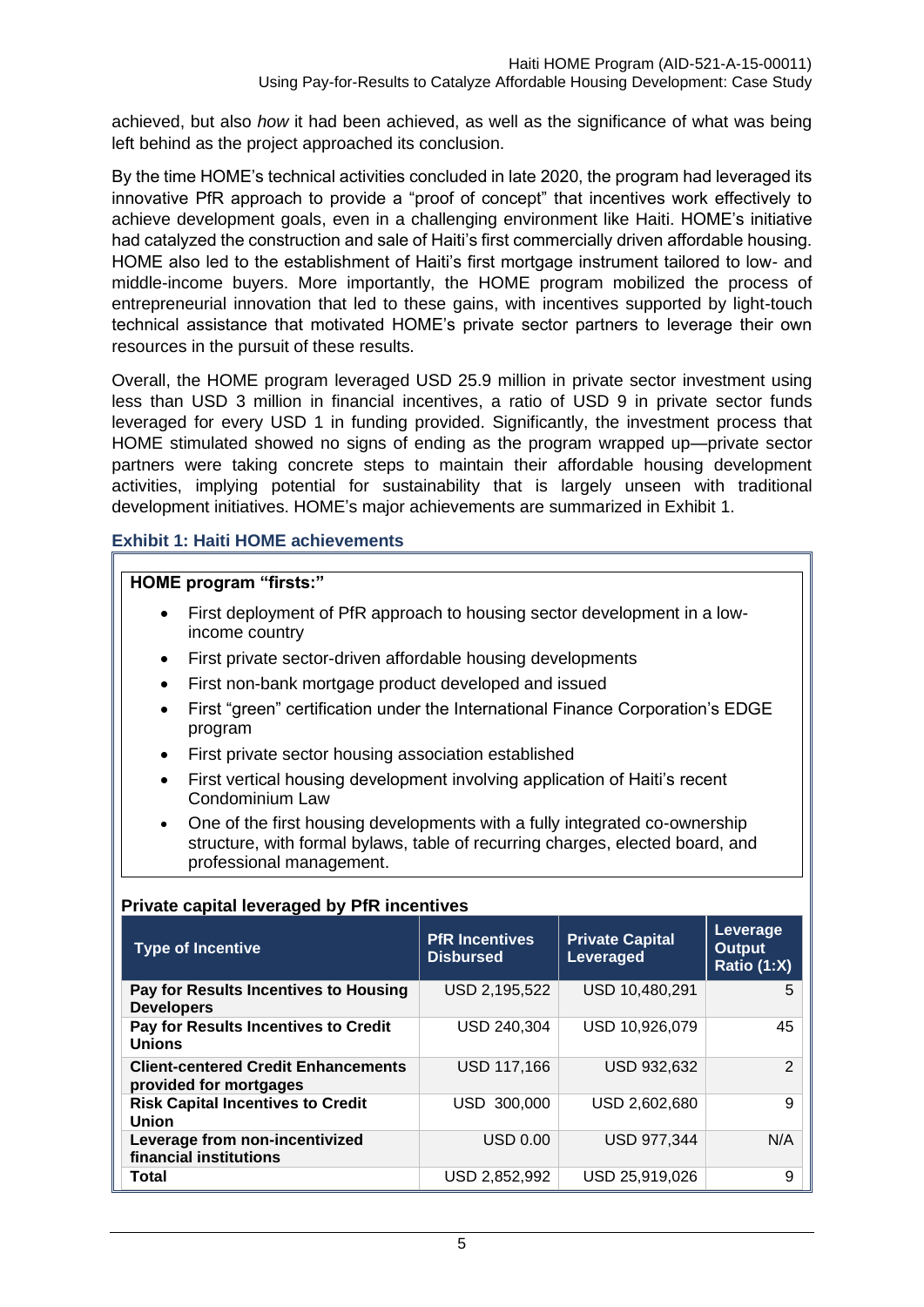| Homes planned, built, sold, and mortgaged*                        |              |             |         |                  |  |  |
|-------------------------------------------------------------------|--------------|-------------|---------|------------------|--|--|
| <b>Housing units</b>                                              | <b>Built</b> | <b>Sold</b> | Pending | <b>Mortgaged</b> |  |  |
|                                                                   | 57           | 35          |         | 29               |  |  |
| *Source: HOME project reporting, data current as of December 2020 |              |             |         |                  |  |  |

## **THE HOME PROGRAM'S PFR APPROACH**

<span id="page-9-0"></span>The HOME program's staff had the overarching challenge of designing a program that would leverage the innovative potential of PfR, but remain grounded in the realities of Haiti's challenging implementation context and the unique dynamics of the country's housing market. Initiating this task required that they obtain a thorough understanding of Haiti's housing market and its constraints, and identify the key leverage points by which they could hope to motivate productive and profitable private sector investment in the market.

## <span id="page-9-1"></span>**Overview: Moving from concept to creation**

*We were not just building houses. We were catalyzing a process."*

## *-Claude Clodomir, Haiti HOME Chief of Party*

HOME's first major step toward designing the PfR incentive was to commission a comprehensive analysis of Haiti's housing market, $6$  which documented the state of demand, supply, and the enabling environment for the market (WOCCU 2016). The resulting document showed the immensity and interconnectedness of the challenges, and at first blush seemed to be defining an impossible task.

As outlined in the market analysis report, virtually all aspects of Haiti's housing market presented significant constraints to private sector investment in an affordable housing market aimed at low- and middle-income families. Indeed, when HOME kicked off, there existed no commercial property development activities or entities tailored to low or middle-income households in Haiti. The market was simply perceived as too costly and risky, with limited commercial potential.

On the supply side, there was an extremely limited stock of housing available. Building of any type is expensive in Haiti—land and materials are costly, with most building materials being imported and little suitable land due to Port-au-Prince's mountainous terrain and soil conditions. There is also little infrastructure—such as water lines and electric supply available to housing sites, which meant that developers themselves had to bear the costs of its development.

On the demand side, it is extremely difficult for potential buyers to qualify for mortgages. While Haiti has a significant base of residents with stable incomes who would like to buy their own homes, many have difficulty satisfying commercial banks' underwriting requirements, which typically require three years of stable documented employment in the formal sector. Additionally, collateral requirements are extremely difficult to meet. For example, Haiti's weak land titling system makes it difficult for potential buyers to use the land where homes will be built as collateral to guarantee their loans. Because of these constraints, most formal housing

<sup>6</sup> Unless otherwise cited, details presented on Haiti's housing sector and the project's implementation context throughout the remainder of this document are drawn from the housing market analysis (WOCCU 2016), from internal project documents, or interviews with project stakeholders.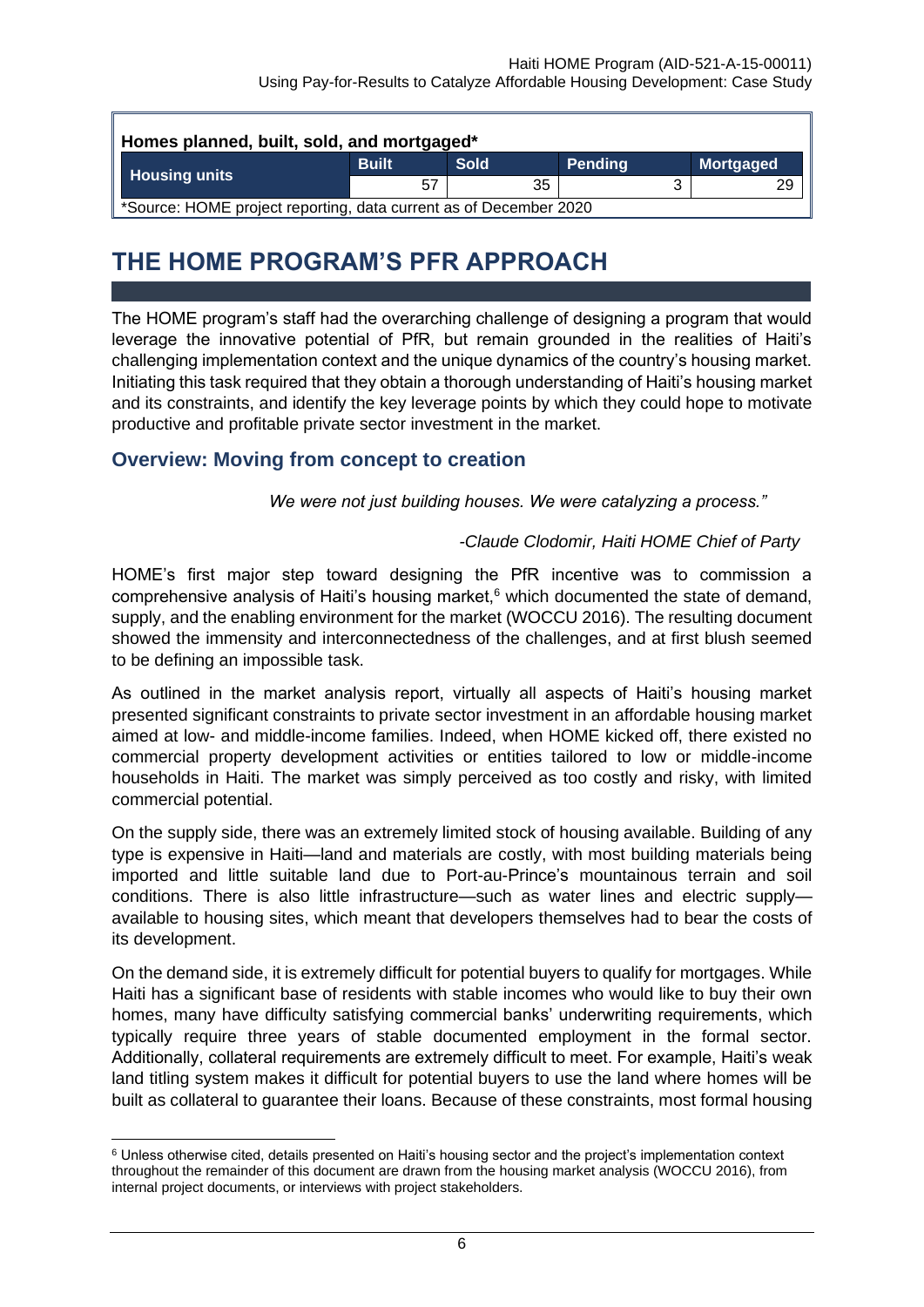developers focus on the luxury market, consisting of a small but wealthy community of highincome Haitians and expatriates who finance construction themselves. As the HOME program launched, there were fewer than 1,000 mortgages in the country issued by Haitian banks; these mortgages averaged USD 300,000 and carried interest rates between 18-30%.

At the other end of the market, there was an active, but informal and unregulated housing sector dominated by small-scale masons and builders, who also largely built owner-financed homes on a contractual basis. The only formal financing available to lower-income Haitians were microfinance-funded consumers loans, with high interest rates and short repayment periods. Under such conditions, low-income buyers often built on a piecemeal basis, contracting successive construction activities as they saved or borrowed adequate funds.

Finally, enabling environment constraints—such as the complex land titling system and a nascent credit bureau—underpin many of these supply and demand-side challenges. These constraints increase the costs of doing business, and the complexities of these challenges mean that they would likely not be resolved during the few years that the HOME program was slated to run. Indeed, numerous policy and governance-oriented projects had already taken place in Haiti without making significant inroads on the problem. Indeed, in 2015 when the HOME program began, Haiti was rated #180 out of 189 countries in the World Bank's "Doing Business" ranking (World Bank 2014), demonstrating a significant lack of efficient procedures and effective policies that are necessary to private sector investment and growth.

## <span id="page-10-0"></span>**HOME's approach: Give me a lever, and I can move the private sector**

*PfR is not just a tool, it's a mindset."* 

## *-Claude Clodomir*

While WOCCU's 2016 Housing Market Analysis conveyed the immensity and complexity of the challenge that the HOME program faced, the HOME program team still saw some cause for optimism. Despite the many problems affecting the country's economy and real estate market, the presence of both higher-end and lower-end builders and a large number of potential buyers indicated that a functioning housing market existed, albeit heavily constrained, and that there was potential for a commercially driven affordable-housing market to emerge with HOME's support.

There was certainly plenty of unmet demand—approximately 20% of the urban population earned between USD 250 and USD 500 a month, while another 30% of the market earned between USD 150 and USD 250 per month. Many of these residents had stable incomes they were often government workers, teachers, or formally employed in the private sector and could be eligible for a mortgage to help them buy a modest house or condominium. The problem was that no one was either building or financing such houses because of the perception that the sector was risky and costly to serve. The HOME team suspected that these perceptions over-generalized the entire sector, and based on their analysis, they posited that low- and middle-income markets offered a significant potential—and profitable—market.

The HOME program designed a two-pronged approach to incentivize commercial firms to invest in the development of a market for affordable housing. On the supply side, the program would provide incentives to bring property developers into the affordable housing sector, with the intent of increasing the stock of affordable housing available to low- and middle-income buyers. On the demand side, HOME would work to increase the availability of mortgage financing to low- and middle-income buyers from financial institutions. In both cases, HOME would also provide, or use grants to facilitate access to, technical assistance that would help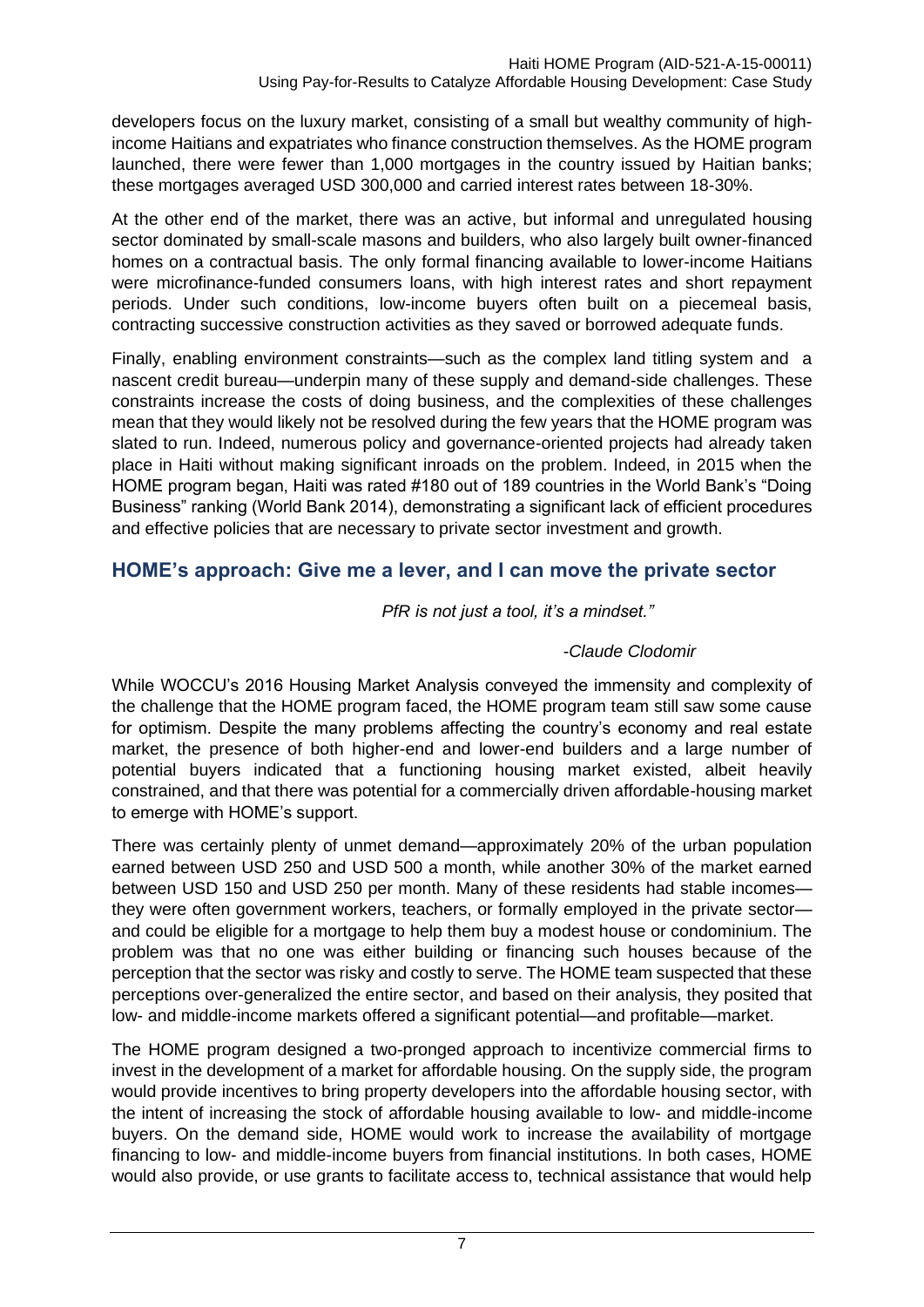ensure that the private sector firms had the capacity and resources needed to provide highquality housing and financial products.

By design, the program did not include any activities to explicitly address the enabling environment. The rationale was that the enabling environment problems were too large and complex to be addressed in the course of a three-year project. Instead, HOME would encourage its private sector partners to tackle the many challenges they faced in the enabling environment as they would in the absence of a program like HOME, with HOME providing necessary technical support to upgrade their capacity to work through challenges related to the weak enabling environment. This approach helped the firms develop their capacity and gain experience addressing these issues, as they would need to in the future after HOME's support was no longer available.

HOME's PfR approach could be understood as a series of progressive experiments, designed to test and refine hypotheses about the potential of the affordable housing market in Haiti and the best strategies to develop it. The PfR incentives served as "levers" by which HOME could catalyze behavior change on the part of the private sector partners, while offsetting the underlying risk of investment that was inhibiting their entry to the market. Simultaneous engagement with multiple firms allowed HOME to test hypotheses to determine the merits of different private sector-driven investment strategies simultaneously, while limiting program expenditures. Adaptive management was a central pillar to this approach, as it allowed HOME to continuously adjust its implementation to reflect learning and promote the most efficient and effective paths available to meet program goals. In short, as articulated in the Housing Market Analysis (WOCCU 2016) that informed many of the project's activities, "Haiti HOME is intended to surface where these risks—real, perceived, or non-commercial—act to disrupt value chain links, and to create promising experiments to see how the risks can be reduced and the housing value chain strengthened."

## **Envisioning the HOME program approach as a series of experiments**

Objective: Catalyze private sector investment in a market for affordable housing.

Hypotheses:

- There is a plausible business case for investing in the low- and middle-income (affordable) housing market.
- The main reason that this market has not been developed is because potential investors excessively generalize their perception that the market is unprofitable and risky.
- PfR incentives will serve as "levers" that will incentivize behavior change motivating private sector-investment in the affordable housing market.
- Once the private sector is incentivized to invest in the market, they will see firsthand evidence of its profitability, compelling them to sustain their investments once the PfR incentives are withdrawn.

Behavior change objective: Motivate sustained private sector investment in the affordable housing market by creating incentives for the private sector to enter, and facilitating their success in, the market.

Interventions:

- Supply side: Increase affordable housing stock
	- o "Pull:" Incentivize commercial investment by offering cash rewards for building affordable houses, for investing in green housing and best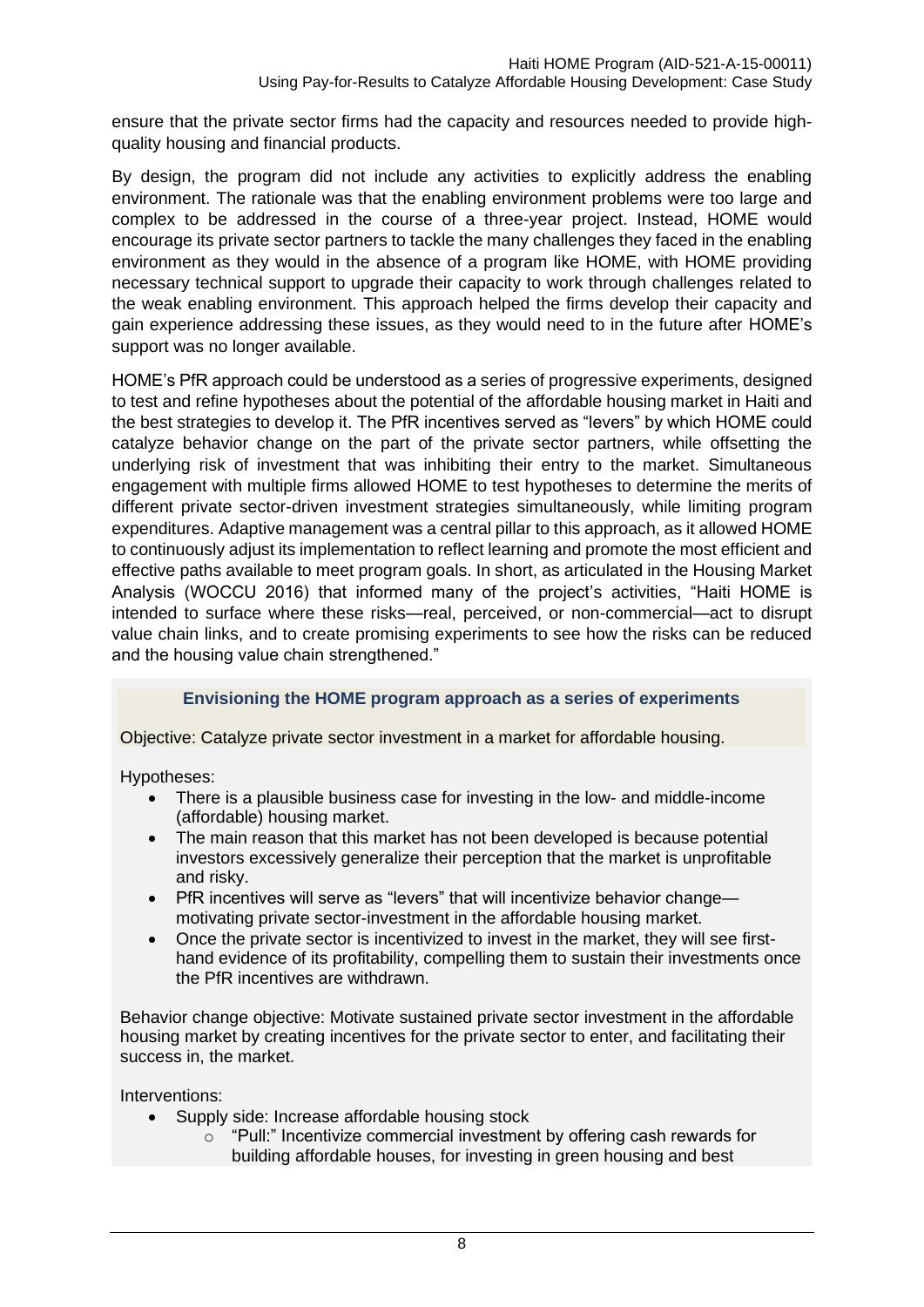Using Pay-for-Results to Catalyze Affordable Housing Development: Case Study

practices in housing development, and for selling houses to low- and middle-income buyers.

- o "Push:" Support through grants and technical assistance development of capacity to implement best practices that are otherwise unknown or unused.
- Demand side: Increase finance available for affordable housing construction and purchase
	- o "Pull:" Incentivize financial institutions to increase lending for affordable housing by offering cash rewards to financial institutions for issuing housing loans to low- and middle-income buyers.
	- o "Push:" Support capacity development for implementation of best practices in housing lending through grants and technical assistance.

## <span id="page-12-0"></span>**Supply-side: Catalyzing a supply of affordable housing**

With an overall approach broadly writ, Clodomir and his team turned to the details. Critical questions still needed to be answered, such as: which developers should we target? How should we structure the incentives? How will the private sector respond? The HOME team would quickly learn that, when it comes to PfR, the details matter a great deal.

## <span id="page-12-1"></span>Identification and recruitment of property development partners

*"The biggest challenge was that USAID was seen as an entity that gives grants, and a lot of possible competitors walked away."*

*-Claude Clodomir, Haiti HOME Chief of Party*

## *Approach*

The first step was to identify and onboard property developers to become HOME program partners. To begin, HOME sought to recruit firms that demonstrated an interest in the affordable housing market. These developers needed to have sufficient investment resources—both land and financial—and needed to show evidence of their integrity and commitment to what was to become a shared cause of serving Haiti's affordable housing market.

HOME ran ads in the national newspapers, soliciting submissions from firms that had land and a summary of the affordable housing development concepts. Within a month, WOCCU received more than 50 expressions of interest—a promising start. Upon reviewing the applications, however, members of the HOME team were mildly dismayed. Despite the clear requirements for the expressions of interest, many of the applicants were non-profit organizations with no land holdings that proposed to develop houses on land that they would acquire with grant funding from HOME.

The project held an information session to clarify the intent of the PfR approach and what it implied for prospective private sector partners. Looking back at the recruitment process, Clodomir mused, "[t]he biggest challenge was that USAID was seen as an entity that gives grants, and a lot of possible competitors walked away." Indeed, the next stage of submitting detailed proposals saw just twelve applicants. Of these, only four firms' proposals were immediately accepted. The firms were then subjected to an extensive vetting and due diligence process in which the HOME team verified the applicants' qualifications and confirmed that they were established entities with demonstrated, proven experience in delivering high-quality building services.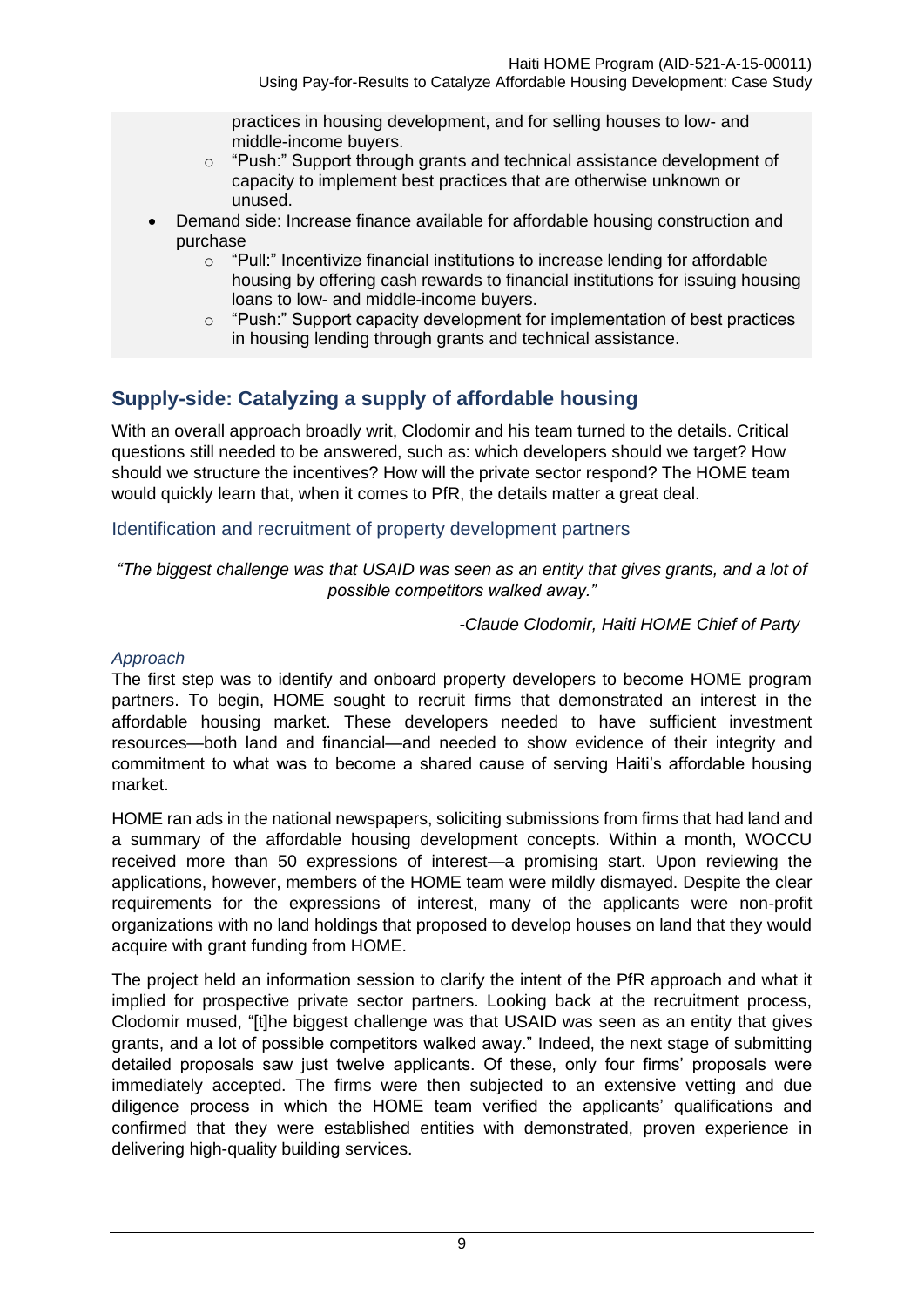#### *Results*

Ultimately, three firms, all Haitian, partnered with HOME for Haiti's first ever commercially driven affordable housing initiatives—Chabuma, Tecina, and Panamera.

Chabuma was a hardware and building materials retailer prior to becoming a property developer through the course of its work with HOME. The company was embarking on its first building project when they learned about Haiti HOME, and it quickly became evident that the program could provide Chabuma with invaluable support. Patrick Brun, Chabuma's President, said: "We have been in building materials for 40 years. We have seen engineers and customers coming in and out complaining about how hard it is to find affordable housing, so we knew of the opportunity. We transformed ourselves to become a consortium…but we could not do it without HOME."

Tecina and its consortium partners had been involved in housing development in Haiti since 1974 and had completed a number of publicly and internationally funded social housing projects, as well as private luxury housing projects prior to its involvement with HOME. Reflecting on the initiation of the process with HOME, Gerald Emile Brun<sup>7</sup>, Tecina's Vice President, observed: "Once you start getting into affordable housing, it is a very delicate process, particularly given the cost of production…It was clear that any support we could obtain from HOME that would reduce the stress of the (affordable housing) project would be good."

Panamera, an experienced luxury housing developer, became interested in HOME after sensing, and confirming with its own research, the affordable housing market's potential. Panamera's owner, Stephane Lerouge, describes his affordable housing projects as "luxury and modern, but at a good price—something attractive to banking and government employees and expats; and ideal for people renting or living with relatives who one day want to be homeowners."

#### *Lessons*

The partner recruitment process led to several lessons for the team:

- **The PfR approach can deter some potential partners:** As a new and different approach to "doing development business," most entities found PfR difficult to grasp, and several lost interest once they understood the concept. "PfR is not just a tool, it's a mindset," Clodomir points out. For many businesses and organizations, the idea of investing their own money to develop a market—in other words fronting their own resources in a relatively risky investment—was contrary to the way they wanted to operate.
- **Fewer well-motivated partners bring better results than many reluctant partners:**  While it was initially disappointing to the HOME team to see interest dissipate so quickly for many applicants, this winnowing had the benefit of eliminating potential partners who were fundamentally ill-suited to the PfR approach. In fact, the HOME team came to appreciate that the program was better off starting with relatively few partners, with the most potential for success, rather than engaging a plethora of partners who were neither firmly committed nor prepared for the effort.
- **Partners should have adequate resources to bear risk and invest:** The requirement for partners to have land available for building and adequate resources to front the investment was also limiting. In fact, the HOME program was criticized by some stakeholders for the fact that relatively few partnerships were established. In

<sup>7</sup> Despite sharing a last name, Patrick Brun of Chabuma and Gerald Emile Brun of Tecina are unrelated.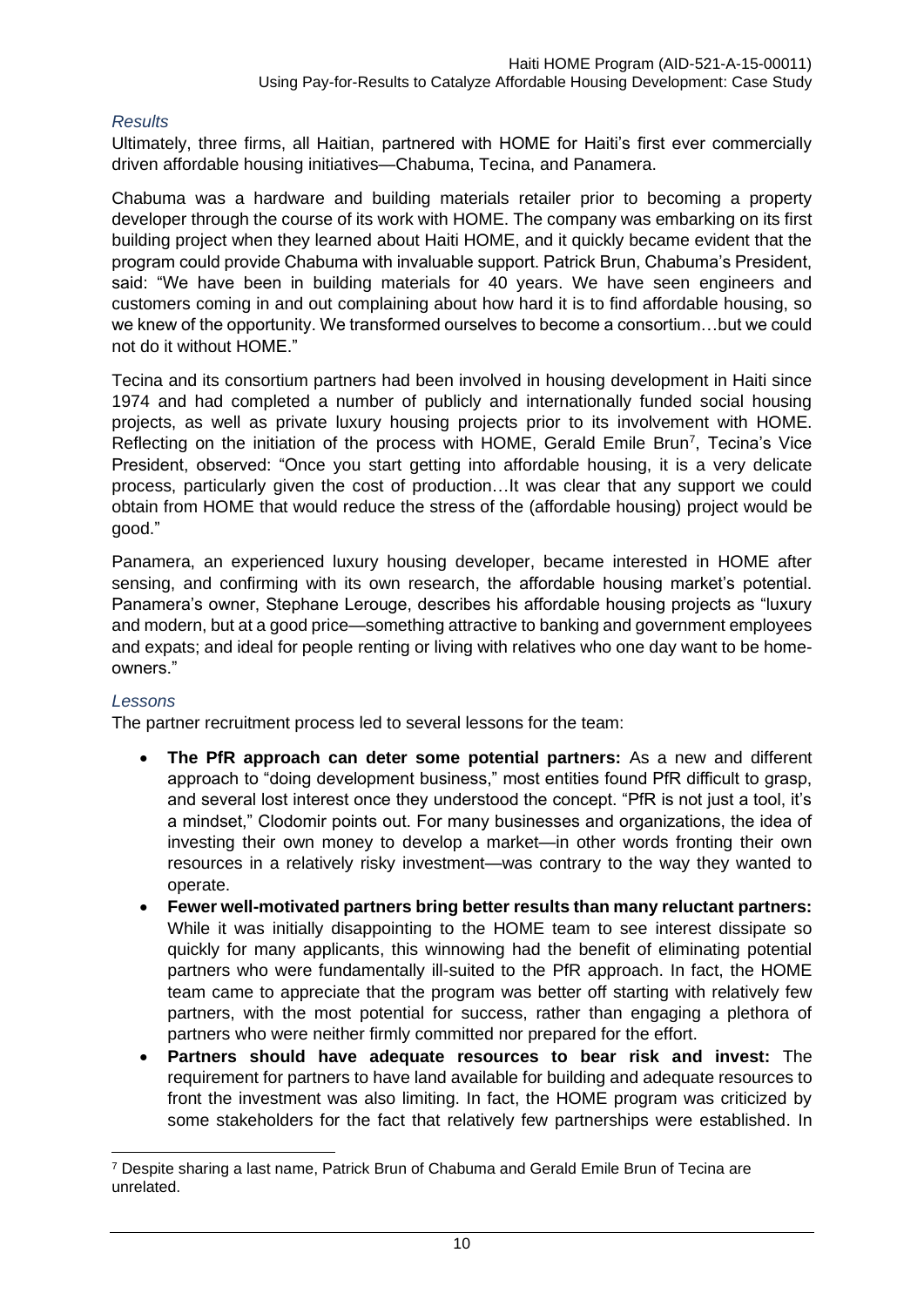retrospect, however, this resource-dependent narrowing of the field was fortuitous. At the end of the program's five years, after weathering the economic crisis that began in 2018 and was exacerbated by the COVID-19 pandemic in 2020, these partners had experienced setbacks and delays that had real financial impacts. Their capacity to manage and absorb shocks and setbacks was one of the important factors that led them to consider their involvement in HOME a success, despite these challenges.

• **Entrepreneurialism is a critical trait:** Beyond the need for property development partners with financial resources and expertise in housing development, another set of traits emerged as important over the course of the project. These traits were not actively sought; however, they proved to be just as important as the other criteria used to qualify partners. Specifically, those partners that pursued the opportunity to develop affordable housing with the HOME program were differentiated by a unique entrepreneurial bent. They were open to new approaches, creative, flexible, innovative, ambitious, and commercially oriented. These traits helped the private sector partners throughout the property development process. With the HOME program's support, they adapted their approaches when faced with roadblocks, learned, and grew, ultimately strengthening themselves and the affordable housing industry for which they formed the backbone.

## <span id="page-14-0"></span>Incentive development

## *We needed to convince the companies to move outside of their comfort zone."*

*-Olivia Nielsen, HOME program advisor, Affordable Housing Institute*

## *Approach*

The HOME team turned to their next challenge—defining the incentives that would motivate their new partners to invest in developing affordable housing properties. The HOME team designed incentives to meet two main goals: first, from the private sector partners' perspectives, the incentives had to offset the risk of being a first mover in the largely unexplored affordable housing market; second, from HOME's standpoint, the incentives had to motivate behavior change by stimulating sustained investment in the affordable housing market. While a few examples of incentives for the PfR approach existed, they had been designed for other sectors, such as agriculture and health. It was incumbent on the HOME team to develop a PfR approach to apply in a new sector where it had not been previously introduced. Reflecting on this challenge, Olivia Nielsen, a HOME program advisor working with the Affordable Housing Institute summarized the challenge in fairly simple terms: "We needed to convince the companies to move outside of their comfort zone."

Exhibit 2 summarizes the incentive development process. The first step was to create an estimate of the production cost for the intended affordable housing product, as well as an estimate of the price the affordable housing market would bear for such a product. For the HOME program, the cost estimate needed to include not only the cost of building a house but also the cost of implementing a number of "best practices" that housing developers in Haiti did not commonly follow. These included, for example, "green" certification under the IFC's Excellence in Design for Greater Efficiencies (EDGE) initiative for the housing units as well as obtaining titles for individual housing plots prior to building on them.

The second step was to determine the "profitability gap" of building for the low- and middleincome market, which was the differential between the production and market values. This estimate formed the basis on which the incentive was calculated, with subsequent adjustments to account for factors such as the risk the activity posed to each partner, and the innovative value of the developer's activities. Gerald Emile Brun, Tecina's Vice President, explained: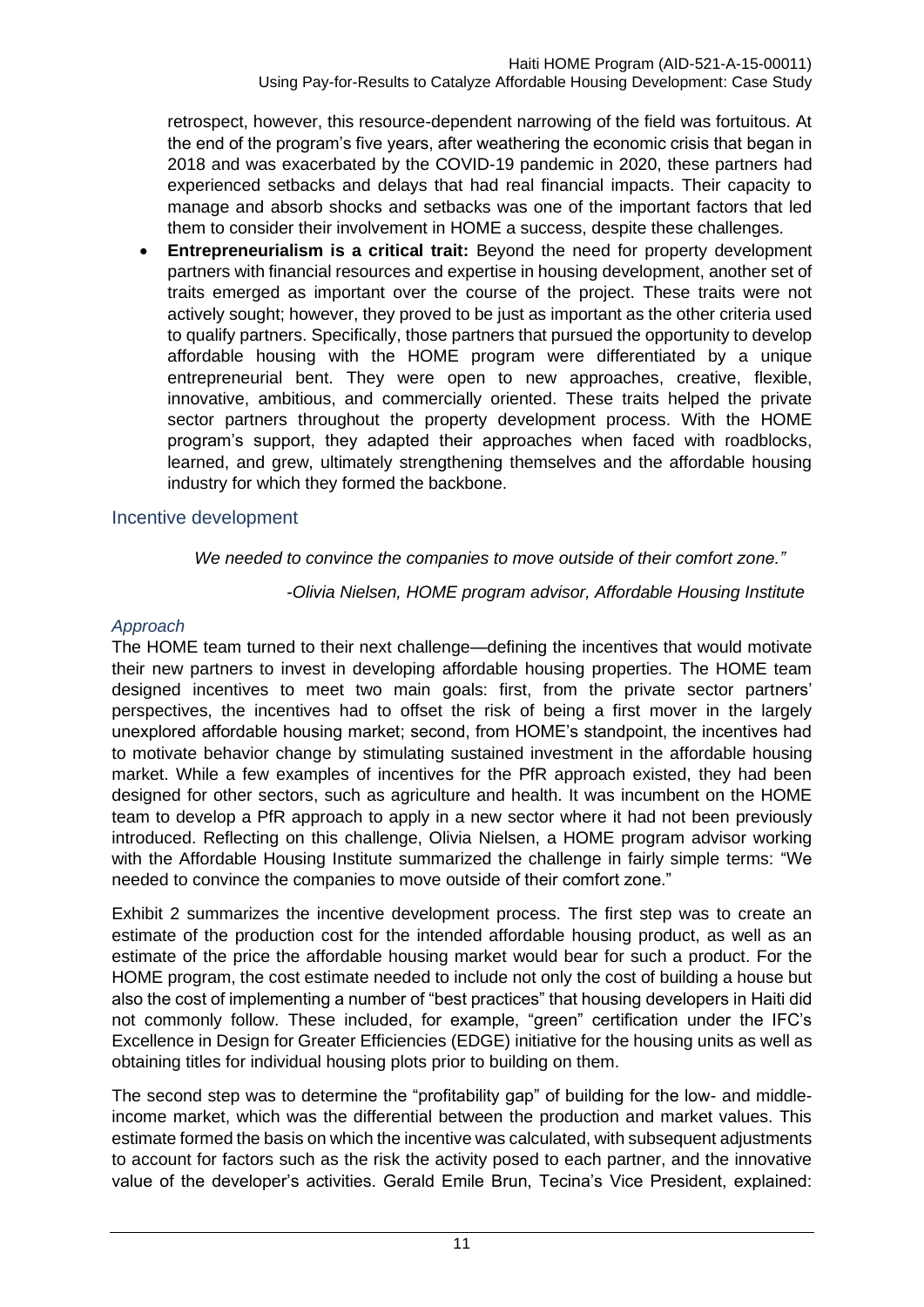"HOME analyzed the gap between what we could supply and what the buyers could pay, while maintaining a minimum profit margin. Then, HOME proposed an incentive based on our performance of doing the project."

The third step was to structure the actual incentive payments. The HOME team used milestone-based payments rather than a single lump-sum payment upon project completion. This approach had several benefits. First, milestone-based payments would help the partners see returns on their investments throughout the process, keeping them motivated. Second, partners could reinvest their incentive earnings in their projects, further facilitating their progress. Finally, an important pragmatic consideration was that payment milestones could be disbursed as fixed amount subawards under USAID's Simplified Acquisition Framework.

The final step in developing the incentives was an ongoing process of adaptive management that would help account for two realities—first that the definition of incentives was an experimental process rather than a fixed one, requiring adaptations and adjustments as HOME and the private sector partners learned; and second, that the context in which the projects were being implemented would itself evolve, changing the risk/reward ratio on which the incentives were based. This adaptive management process, discussed further below, required that the HOME team closely monitor program implementation, partners' efforts, and the overall operating environment; then adjust incentives as necessary to remain aligned with evolving conditions.

## **Exhibit 2: Incentive development process with illustrative HOME program application**

## **Summary: Incentive Development Process**

- 1. Estimate "pure market price" for target product based on production costs and industry standard profit margins; and market cost that could be borne by target beneficiary group.
- 2. Estimate total incentive amount based on the "profitability gap", i.e., the differential between production and market values determined in the prior step. Adjust based on risk and other intangible factors that influence private sector partners' incentive and capacity to realize the project.
- 3. Define milestone payments, tagged to meaningful behavior change objectives.
- 4. Adaptive management to keep incentives aligned with changes in the implementation environment and program and private sector partners' learning.

An important feature of the incentive development process was that it was conducted in collaboration with each development partner. Consequently, it was an iterative process with discussions to refine each entities' understanding of the product, target market, and inherent risk of the activity, among other factors. An important intangible outcome of this collaborative process was that it helped to establish the foundation for a collegial, constructive, and transparent relationship between the project and the private sector partner and to demonstrate the HOME program's role as a facilitator of the private sector partners' success. While building trust, this process also helped to increase the development of partners' commitment to the HOME program's outcomes and goals.

A second important aspect of the incentive development approach was that it made clear to all parties involved that incentive amounts were completely independent of costs incurred. Instead, incentive amounts were based on the "profitability gap." This was a crucial distinction and a significant divergence from how traditional aid funding works, in that it eliminated motivation for the partner to "game the system" by increasing or falsifying costs. Instead, once the incentive amounts and product were agreed upon, it was incumbent on the partner to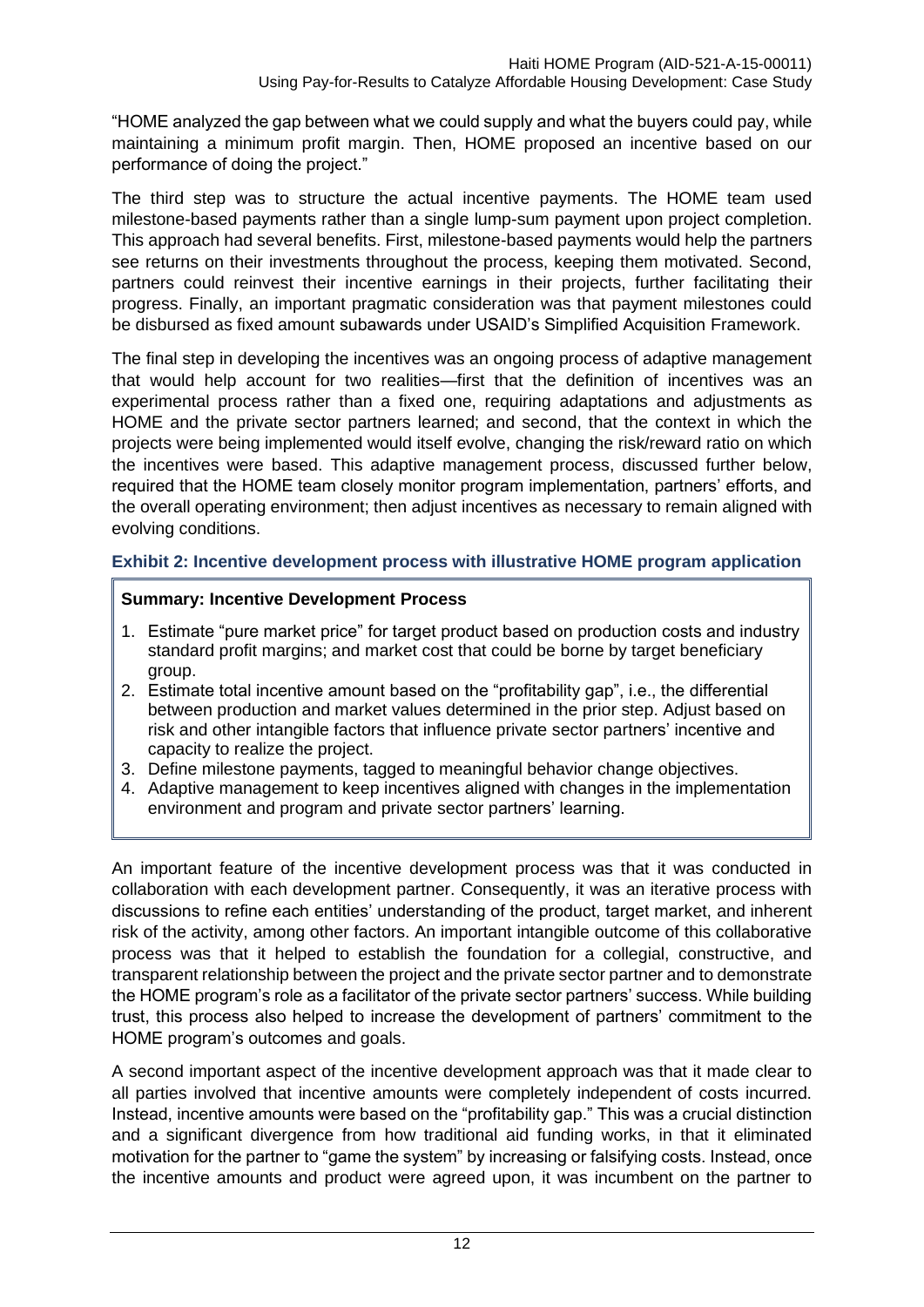produce the agreed-upon product as efficiently as possible, as they would directly benefit from any cost savings. Furthermore, the private sector's largest payoff would come when the product sold on the market, undermining any incentive to increase their revenue by compromising on quality because this would reduce the marketability of their product. This also helped to keep the partners' incentives aligned with the program objective of having them produce for the market, absent any support from the project.

#### *Results*

While the overall process of determining incentives was standardized, the specific incentive amounts and structure varied depending on the partner and the project being developed. Chabuma, for example, began with a piece of land in an area they called *Santos* on which they planned to build 31 houses. These houses would range from two-bedroom starter-units that could be sold for as little as USD 50,000, to fully developed 3 bedroom, 2-bath houses that would be sold for as much as USD 80,000. Following Chabuma's original proposal, Chabuma and HOME negotiated and eventually agreed to the specifics of the property development.

They then took updated cost estimates for the planned housing project, in combination with the market price points, and used them to calculate the "profitability gap" that formed the basis of the incentive. This was then adjusted based on the risk inherent in the project, Chabuma's capacity to absorb that risk, and the innovative value of the project's activities. In general, housing is a high-risk endeavor in Haiti, and in this case, the risk was heightened by newness of the firm to the affordable housing market and HOME's requirement that certain specific and novel building practices, such as "green certification" be adhered to.

Following calculation, the full incentive was broken down into phases, each of which linked payments with the firm achieving major milestones in the property development process. These milestones were defined against major achievements and behavior change objectives being targeted by the project, for example titling of individual land plots, EDGE precertification, and the sale of completed units to income-qualifying buyers.

While the calculation of the incentive followed a relatively straightforward process, the HOME team recognized that they were treading on new ground, and from the start integrated adaptive management into the process. As expected, they adjusted incentives to account for changes in the implementation environment and other challenges partners faced. Throughout, the HOME team stayed focused on the ultimate objective of facilitating the partners' successful completion of houses built to their standard and sold to qualifying low- and middle-income buyers and adapted incentives with the objective of keeping this objective at the forefront. Panamera, for example, encountered major delays in achieving one of its earliest milestonesthe "best practice" of registering the individual land titles of the sub-divided lot. Doris Michel, a project manager at Panamera, described how HOME adjusted the milestone requirement to account for the delay. "Registering the individual land titles took 20 months due to the land registration system's complexity coupled with the political instability that the country was facing. As we got bogged down, HOME allowed us to move to the next phase of building while we continued to pursue the land titling in parallel."<sup>8</sup> Indeed, the team found that adaptability to be a central to the PfR approach, especially as both the HOME team and private sector partners ventured onto new ground programmatically while being faced with an unstable and constantly evolving operating environment.

Other adjustments were made to account for changing conditions. For example, when the COVID-19 pandemic struck, it shut down much of the country's economy, making it

<sup>&</sup>lt;sup>8</sup> This and other incentive adjustments were made with USAID's approval.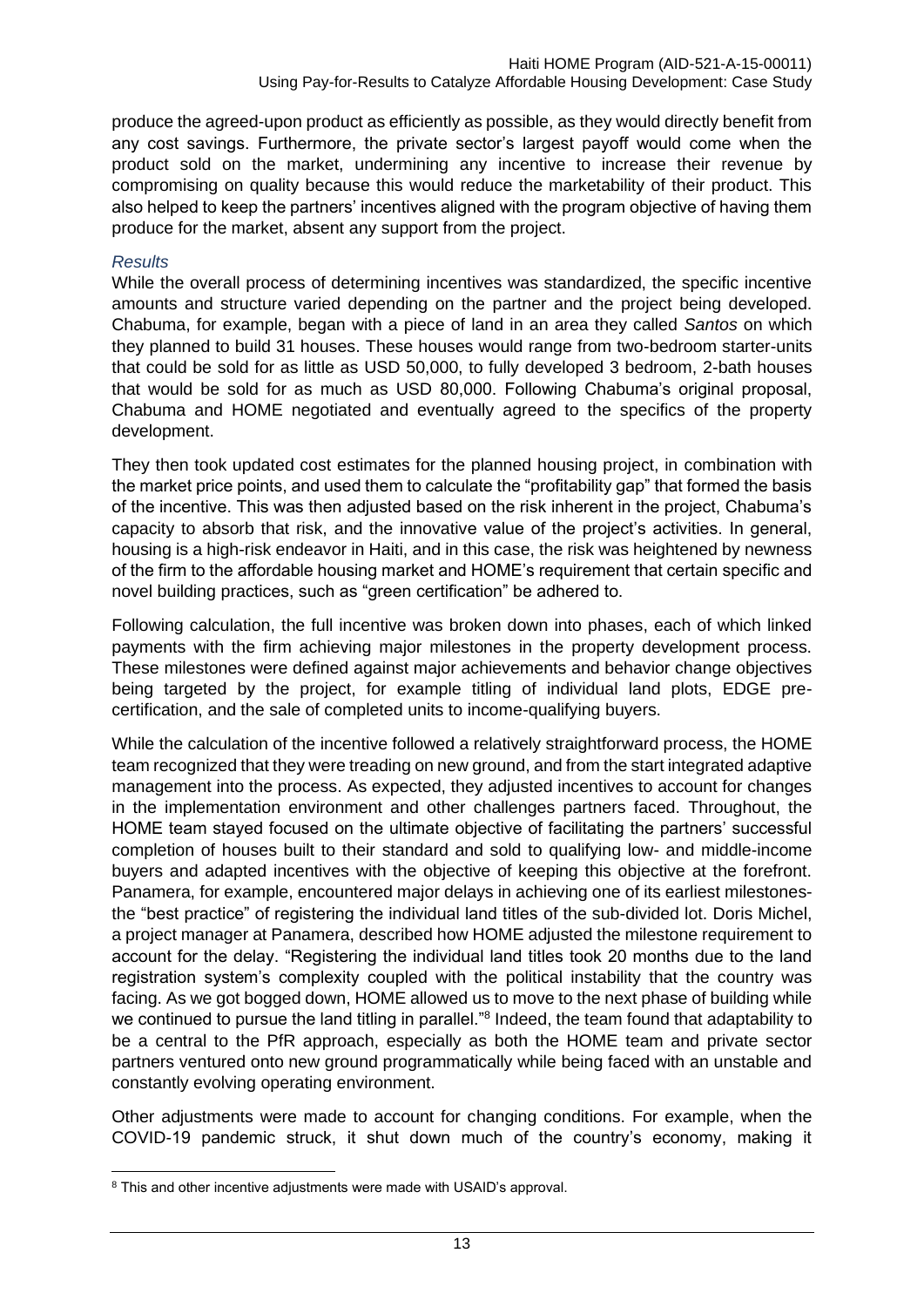appropriate to adjust the expectations of the partners and the incentives they were working towards. In all cases, the adjustments were intended to align the incentives with milestones that were feasible in the current environment, but that still required a "stretch" on the partner's part.

Reflecting on these adjustments as the project came to its close, one HOME project stakeholder who was involved with the program's management observed: "I think that when you do PfR you have to be a little more flexible. You want to pay on milestones, but sometimes you have to adjust the milestones. You have to be careful with the money, but the intent is to leverage the private sector's investment, and so you have to be able to adapt requirements in a changing environment. If it works, then you get a lot."

Exhibit 3 details development and structuring of an illustrative incentive schedule for a 23-unit development.

## **Exhibit 3: Illustrative HOME program property developer incentive**

This illustrative example details the determination of incentive payments for a property developer committing to a 23-unit development. Exhibit 3.1 shows that the pure market price for a 102 m<sup>2</sup> house on a 250 m<sup>2</sup> lot is estimated at USD 93,121, while the target affordable housing price point is approximately USD 75,000. This equates to a "profitability gap" of USD 18,121 (19% of pure market cost). Of this, HOME agreed to provide an incentive equivalent to the value of land acquisition (USD 10,375/unit for 23 units = USD 238,625), while the development partner agreed to a 20% profit margin; these adjustments allowed for a projectsupported sales price of USD 75,539.

|                                                   | "Pure market"     | <b>Financials with</b> | <b>Differential</b> |
|---------------------------------------------------|-------------------|------------------------|---------------------|
|                                                   | financials        | <b>HOME</b> support    |                     |
| Lot cost per $m2$                                 | <b>USD 41.50</b>  | USD <sub>0</sub>       | <b>USD</b><br>41.50 |
| Construction cost per m <sup>2</sup>              | <b>USD 400</b>    | <b>USD 400</b>         | USD <sub>0</sub>    |
| Lot infrastructure development cost<br>per $m2$   | <b>USD 88.50</b>  | <b>USD 88.50</b>       | USD <sub>0</sub>    |
| Unit size in $m2$                                 | 102               | 102                    | USD <sub>0</sub>    |
| Lot size in $m2$                                  | 250               | 250                    | USD <sub>0</sub>    |
| Unit construction cost                            | USD 40,824        | USD 40,824             | USD <sub>0</sub>    |
| Unit lot cost                                     | <b>USD 32,500</b> | <b>USD 22,125</b>      | <b>USD 10,375</b>   |
| Unit total cost                                   | <b>USD 73,324</b> | <b>USD 62,949</b>      | <b>USD 10,375</b>   |
| <b>Profit margin</b>                              | 27%               | <b>20%</b>             | USD <sub>0</sub>    |
| Sales price (and profitability gap)               | <b>USD 93,121</b> | <b>USD 75,539</b>      | (USD 17,582)        |
|                                                   |                   |                        |                     |
| HOME program incentive per unit                   | USD 10,375        |                        |                     |
| HOME program incentive for 23-unit<br>development |                   |                        | USD 238,625         |

#### **Exhibit 3.1 Calculation of "profitability gap" and full incentive amount**

Next, the property development process was broken into four phases, with incentive payments schedule based on key behavior change goals and property development milestones including: notarization of individual lots, preliminary EDGE certification of housing plans, construction of model homes, and sales to income-qualifying households.

| <b>Exhibit 3.2: Incentive amounts across all construction and sales phases</b> |              |                |                                                                           |  |  |
|--------------------------------------------------------------------------------|--------------|----------------|---------------------------------------------------------------------------|--|--|
| <b>Phase</b>                                                                   | <b>Share</b> | <b>Payment</b> | <b>Milestone</b>                                                          |  |  |
| Phase 1                                                                        | 40%          |                | USD 95,450   Evidence of notarization of individual lots                  |  |  |
| Phase 2                                                                        | <b>20%</b>   |                | USD 47,725   Preliminary EDGE ("green") certification of<br>housing plans |  |  |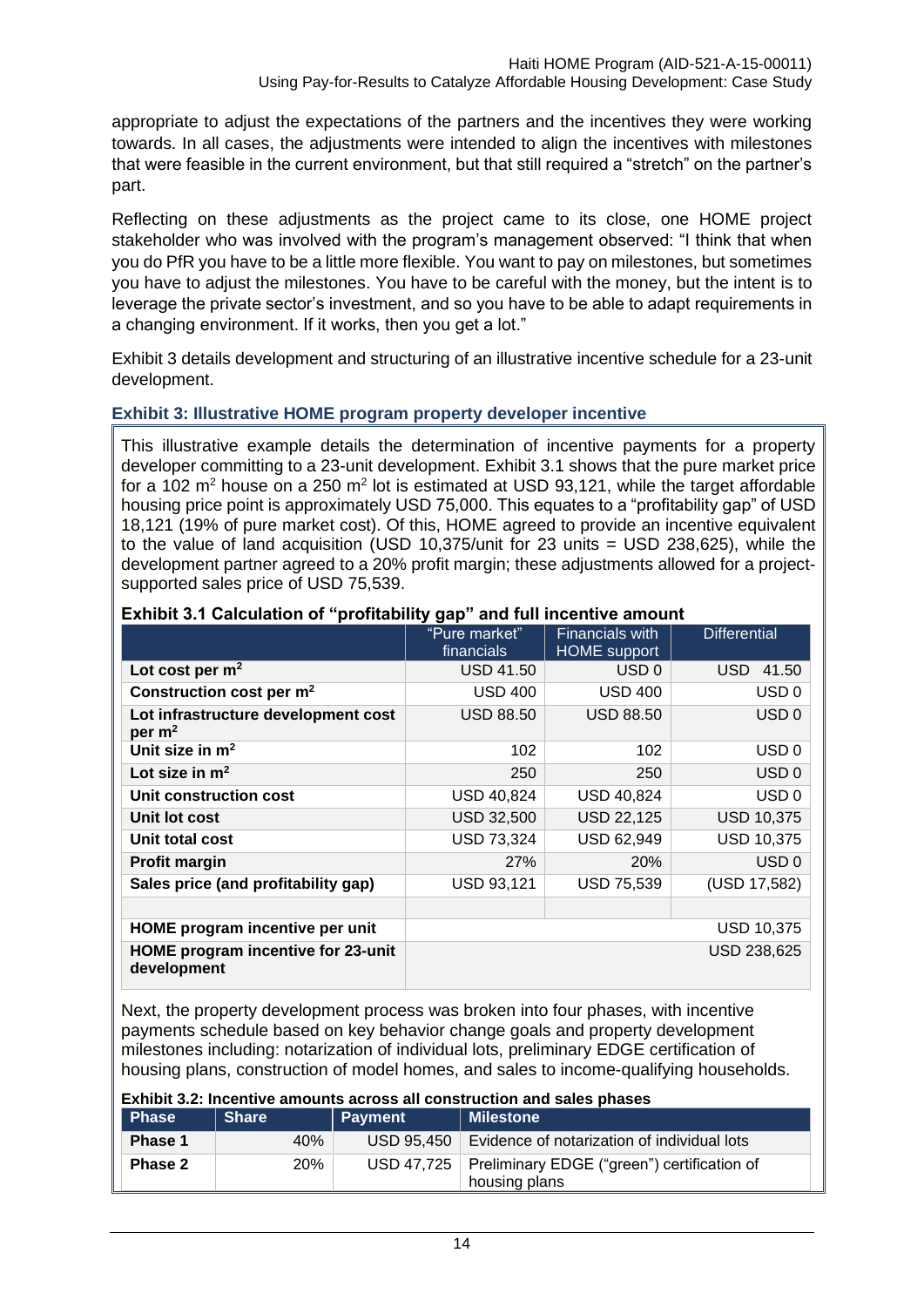Using Pay-for-Results to Catalyze Affordable Housing Development: Case Study

| Phase 3 | 20%  |             | USD 47,725   Construction of model home                                          |
|---------|------|-------------|----------------------------------------------------------------------------------|
| Phase 4 | 20%  |             | USD 47,725   Confirmed sales of first 5 units to income<br>qualifying households |
| Total   | 100% | USD 238.625 |                                                                                  |

Phase 1 was then broken down into three further steps, completion of which would qualify the company for receipt of a portion of the incentive, as detailed in Exhibit 3.3 below.

#### **Exhibit 3.3: Phase 1 detailed incentive breakdown**

| <b>Payment</b>   | Phase 1<br>share | <b>Payment</b>    | <b>Milestone</b>                                                           |
|------------------|------------------|-------------------|----------------------------------------------------------------------------|
| <b>Payment 1</b> | 40%              | <b>USD 38,180</b> | Evidence of notarized commitment to purchase<br>land to be developed       |
| <b>Payment 2</b> | 30%              | <b>USD 28,635</b> | Evidence that lots have been physically marked<br>per original site layout |
| <b>Payment 3</b> | 30%              | <b>USD 28,635</b> | Evidence of notarization of residential lots per<br>original site layout   |
| <b>Total</b>     | 100%             | <b>USD 95,450</b> |                                                                            |

Milestones were subsequently adjusted to reduce production and sales targets qualifying for incentive payments as Haiti's 2018 economic crisis unfolded.

#### *Lessons*

The HOME team brought forward many valuable lessons from its experience in designing the PfR incentives:

- Use incentives to de-risk investment: Incentives should be designed to de-risk partners' investment into a market that has potential for long-term profitability and should reward the private sector for realizing the behavior change objectives of the donor and implementer.
- **Subsidize profit, not cost:** The HOME program experience shows the merit of designing incentives to subsidize profit rather than costs. This approach orients private sector partners to the market and eliminates any potential incentive for the private sector partner to inflate their costs, which only undermines their profit.
- **Adaptive management is critical:** Adaptive management is necessary to adjust to contextual realities and should be integrated into the PfR design from the start. HOME program staff reflected that "it was very difficult to determine with complete accuracy the exact award amount and payment structure that would be sufficient to both incentivize a specific outcome and facilitate achievement of the outcome." As the implementation environment evolves, incentives should be appropriately adjusted so that they continue to motivate and enable achievement of the pre-established outcomes, rather than becoming so unachievable that they lose the power to motivate private sector partners to continue to strive to achieve difficult goals.
- **Incremental incentive payments reinforce behavior change:** Incremental incentives—awarded on the basis of milestone achievements—can be, in the right context and conditions, more effective at reducing risk and motivating partners than lump-sum end-of-project payments. Tagging incentive milestones to behavior change objectives also helps reinforce the value to the private sector partner of changing their behavior. Moreover, incremental incentives may enable the partner to reinvest its incentive receipts should they choose to do so. In other sectors such as agriculture, earlier and more frequent payout of incentives has also been shown to coincide better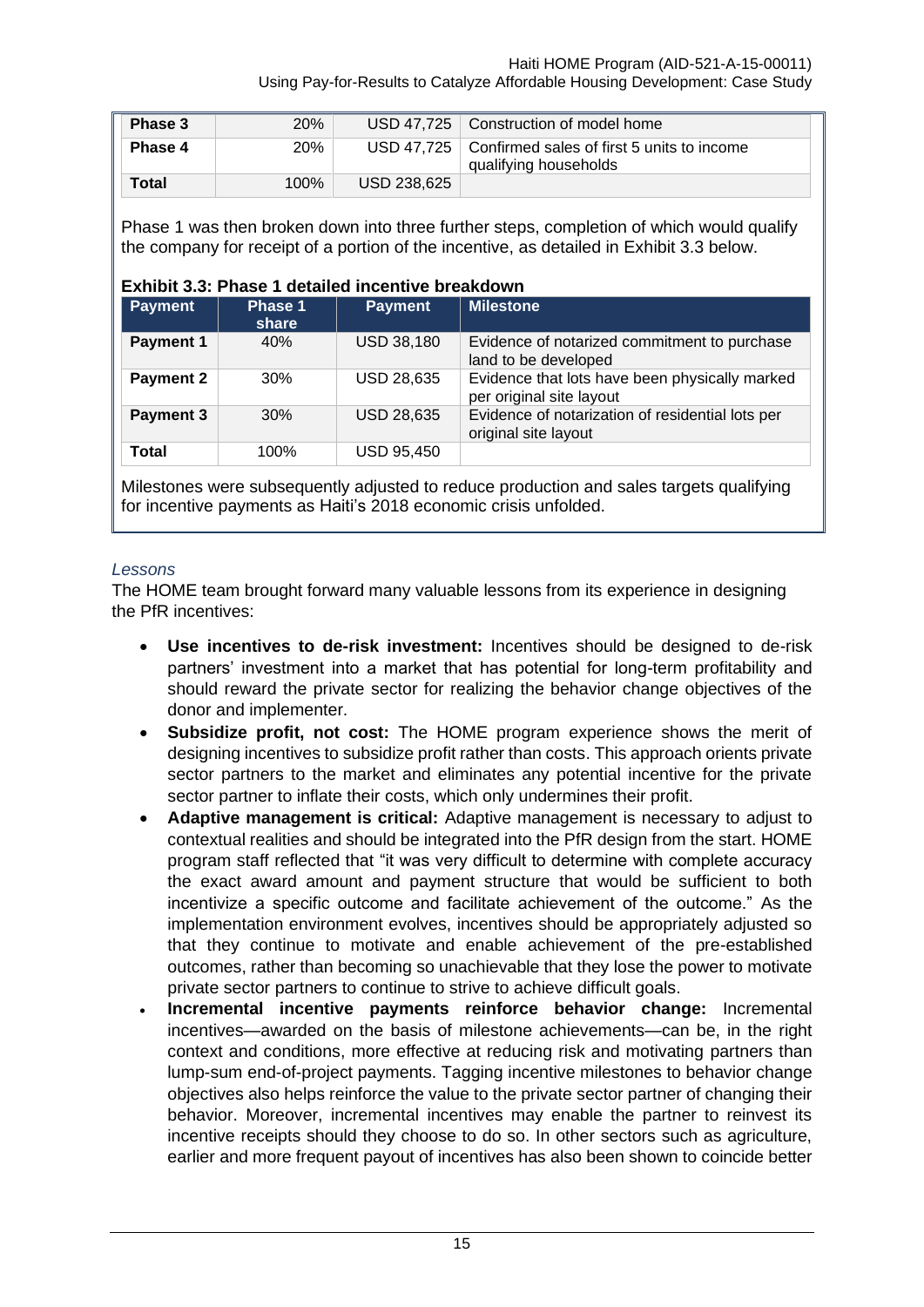with business cycles, facilitating planning and incorporation of a PfR activity in a business's strategic initiatives (Mainville and Narayan 2017).

• **Align program and market incentives:** Leverage the private sector to the extent possible to align incentives. The HOME program found that it did not have to invest heavily to verify outcomes claimed by its private sector partners because achieving those outcomes was well-aligned with their profit motivation. For example, HOME did not need to contract an engineer to independently verify the quality of completed homes because the financial institutions that were financing the purchase verified quality as part of their underwriting process. Given the large investments that the private sector partners made to build homes for the affordable housing market, and the relatively small value of the incentives, the sale of a house brought a far larger payoff than the incentive amounts they received while undergoing the process, again aligning their incentives to the market. This lesson also links back to the earlier discussed lesson on recruitment that market-oriented firms are best-suited for PfR approaches.

## <span id="page-19-0"></span>Property development

#### *"We made mistakes, but because we were not alone, we were able to learn from those mistakes and continue without interruption."*

## *-Patrick Brun, Chabuma President*

Structuring and obtaining agreement on the incentives was a critical foundational element to the entire program. Once the agreements on the incentives were in place, the HOME program and its private sector partners were eager to break ground. As they embarked on their respective projects, the partners began the process of investment and risk-taking, which epitomizes the potential of the PfR approach. The private sector partners initiated construction using their own funds, meaning that they had "skin in the game," yet they did so with confidence that the HOME program was there to support them and with the excitement and motivation brought about by the financial incentives that awaited them as they achieved key milestones.

## *Approach*

The discussions and negotiations that led to agreement on the incentives built a strong foundation on which the relationships between HOME and its partners would continue to grow as the construction process began. This relationship reflected shared trust and collegiality, enthusiasm over the potential of each partners' respective development projects, and shared commitment to the cause of developing a commercially driven affordable housing sector.

"We were not just building houses. We were catalyzing a process," Clodomir emphasized. With the ultimate goal of alleviating Haiti's massive housing deficit, the HOME program's leadership recognized that even more important than launching the immediate housing developments was putting in place the capacity for the industry to sustain its involvement in affordable housing once the program ended. As part of this, HOME required adherence to a number of "best building practices," such as conducting a formal market analysis prior to launching a development project, achieving "green" (EDGE) certification of the housing developments, and titling individual land parcels in advance of building (these are discussed further in the next section). These were, for the most part, new and unfamiliar practices to the developers, but once adopted they had the potential to set a competitive standard that would benefit both the developers and the industry. Given that these were new practices and developing the capacity to adopt them entailed a significant cost, HOME provided financial incentives and technical assistance to support partners as they implemented them.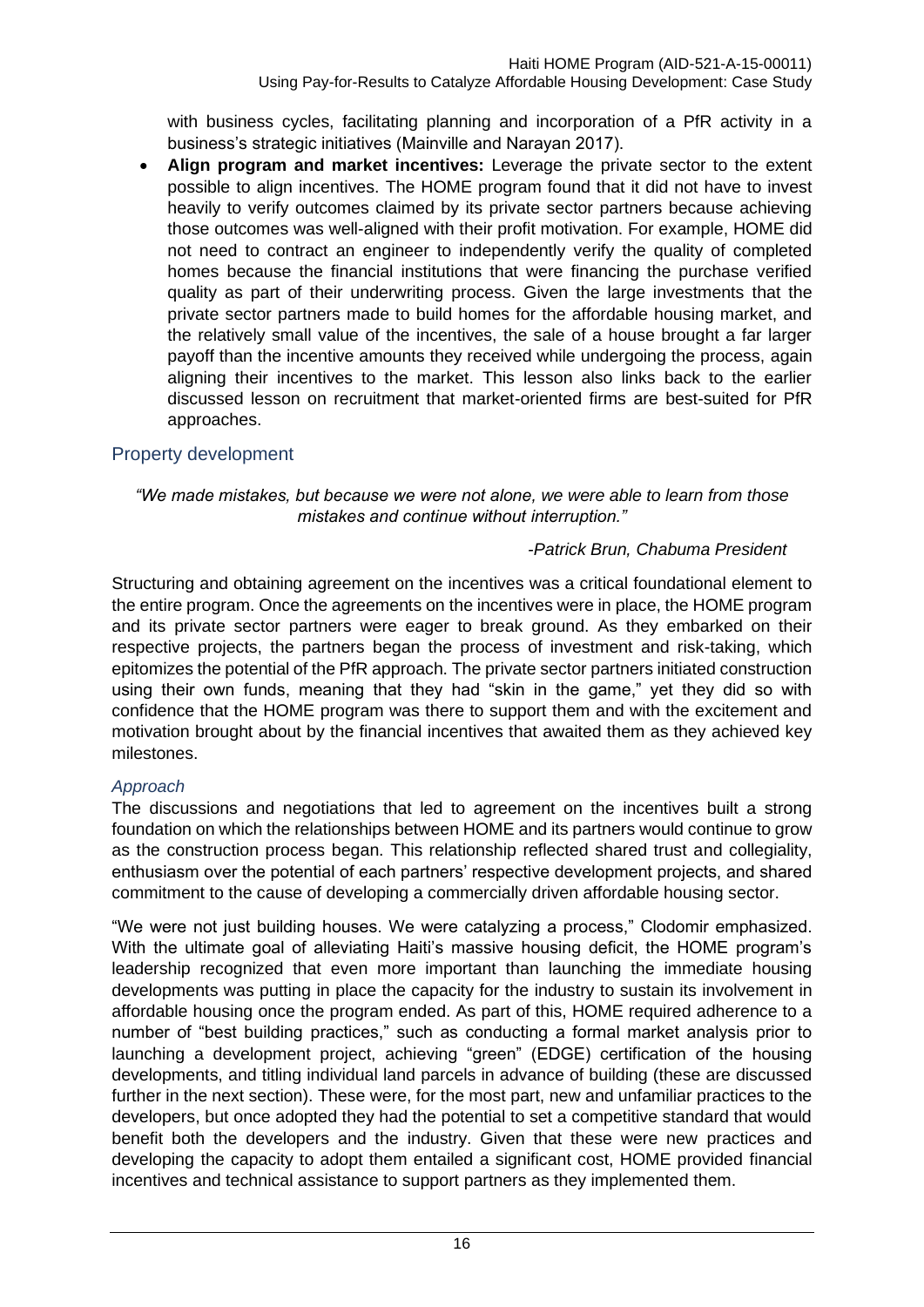These grant and technical assistance activities essentially formed a "push" that enabled the partners to achieve their goals, while the PfR incentive was a "pull" that motivated the partners to strive towards their goals. Grants reflected HOME's sharing of the costs of implementing best practices that the partners otherwise did not have the practice of following; for example, the cost of conducting advance market analyses in areas where they would be building or paying for the training that would enable them to obtain EDGE certification for their projects. Technical assistance often came in the form of trainings and workshops that addressed issues common to the developers or the industry as a whole. For example, HOME organized an industry-inclusive workshop exploring challenges to the application of Haiti's Condominium Law which, although had not yet been put into practice, was to be tested by one of the HOME partner property developers.

## *Results*

When viewed in terms of concrete results, such as the number of homes built and sold during the project's five-year course, HOME's results may not appear impressive. By December 2020, HOME's private sector partners had completed 57 of 236 total planned units, of which 35 had been sold (29 with mortgage financing) and an additional 3 sales pending. These low overall numbers were heavily influenced by the political unrest and economic instability that spread throughout the country in 2018, and further undermined by the COVID pandemic that followed and further stifled economic activity in 2020.

| Homes planned, built, sold, and mortgaged under the HOME program |              |             |         |           |
|------------------------------------------------------------------|--------------|-------------|---------|-----------|
| Planned                                                          | <b>Built</b> | <b>Sold</b> | Pending | Mortgaged |
| 236                                                              | 57           | 35          |         | 29        |

#### **Exhibit 4: Homes planned, built, sold, and mortgaged under the HOME program**

\*Source: HOME project reporting

From a higher-level viewpoint, the results of the property development process were transformational. In the space of only five years, and in the context of extreme economic uncertainty, the HOME program incentivized three firms to become the country's first commercially driven affordable housing property developers. Each partner invested its own resources in multiple property developments and, in the course of doing so, undertook innovative activities that were new to the Haiti property development industry, representing best practices appropriate both for Haiti's current context and its emerging needs (see box below). Throughout the course of the program, HOME's property developers invested USD 10,480,291of their own funds at the cost of USD 2,195,522 in incentives to the HOME program, a ratio of approximately USD 5 leveraged for every USD 1 provided as an incentive.

In addition to undertaking best practices that were required by the project, HOME's partners also undertook additional innovations on their own impetus. Major innovations included the initiation of developer-financed sub-division developments, vertically built condominiums, home-owner associations, self-contained shared infrastructure, and new housing concepts such as Chabuma's experiment with an "un-finished" house that could be developed and sold at a little over one-third the cost of a fully finished house (USD  $360/m^2$  vs. USD  $900/m^2$ ).

Financing in Haiti is a major constraint to property development, and the partners pursued a number of innovative approaches to address this challenge. These included pre-sale financing, lease-to-own options, engagement of institutional markets (for example government or corporate entities that help finance housing on behalf of their employees), issuance of private sector bonds, and property development consortiums that provided in-kind finance.

As the responsible entities in the process, the property developers also brought their own visions and creativity to the projects, evidencing the extent of their buy-in and commitment to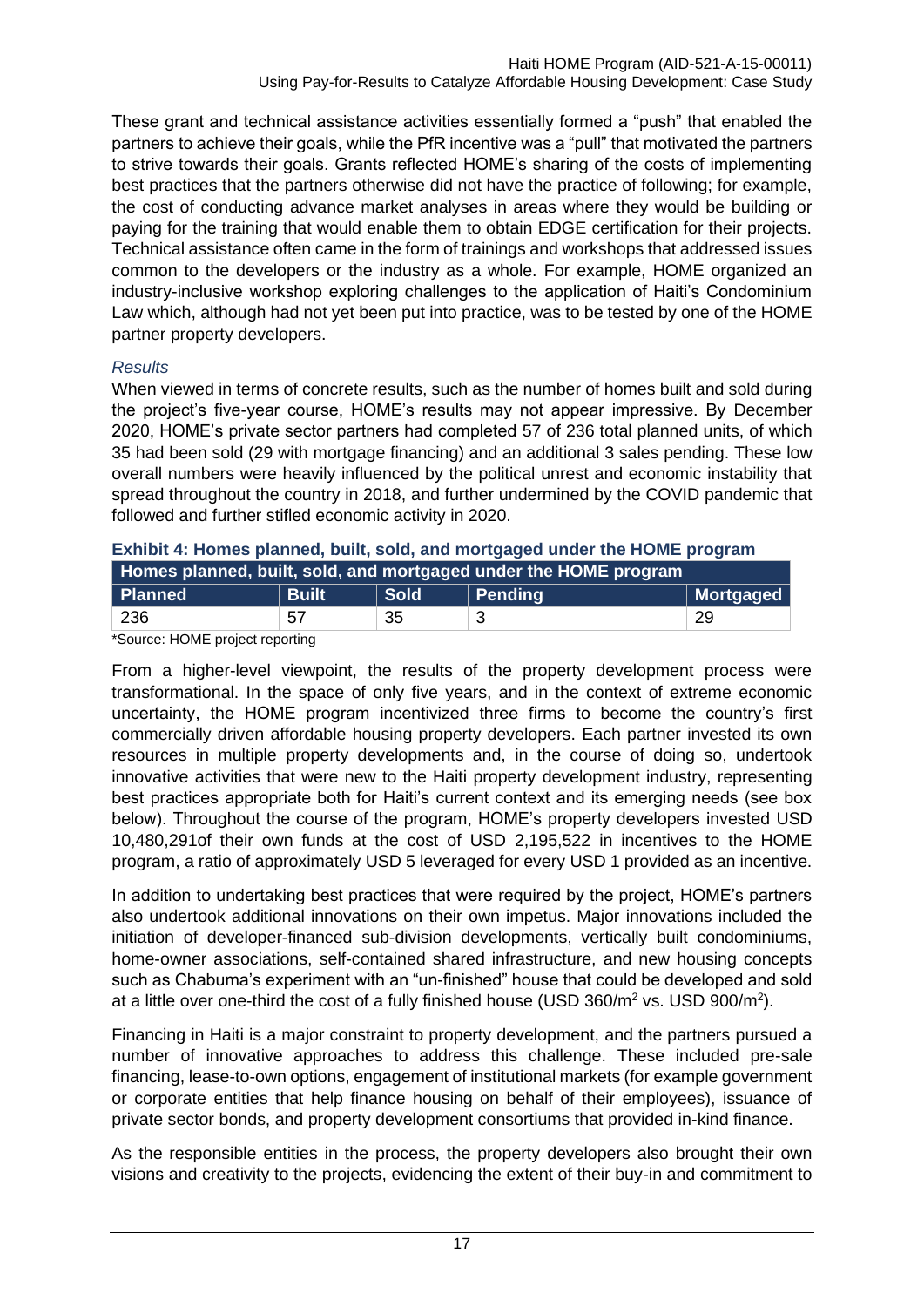the development concept. Gerald Emile Brun of Tecina, for example, described how, with the support of the HOME program, they developed five house models that covered three major price points (all within range of low- or middle-income buyers). He also detailed how Tecina's development plans include bringing an innovative array of amenities into the community, such as an independent power plant that will be available to run in parallel to the notoriously inconsistent public power system, which often only supplies three to four hours of power a day. The power sources will be metered separately, allowing homeowners to opt into the private system if they chose. The houses also have independent water storage systems fed by the distribution network on a deep well installation, and all units have the option to be powered by solar power. The public lighting network of Tecina's planned village is fully solar, enabling a highly secure environment for its resident families. Brun pointed out that these innovations would not only improve the marketability of the houses but would also avoid the noise, cost, and pollution of having "75 separate generators run simultaneously."

Panamera's vision for its first affordable housing development was shaped by the firm's owner, Stephane Lerouge, who grew up close to the development's location and recollected a happy childhood spent running through open land, climbing trees, and playing in creeks. He wanted the children and families who would live in that development to enjoy a similar sense of community and freedom. Building on that desire, he integrated protected green space within the bounds of the walled community, allowing the children and families who would one day live there a place to walk and play without worry.

As the private sector partners undertook their projects, the HOME team accompanied them providing support and incentives, but also observing the process of the "experiments" and learning along with them. Remarkably, although some of the private sector partners lost substantial money due to the unexpected economic collapse that hamstrung their initiatives, they consistently reflected that they were nonetheless grateful for the learning-by-doing experience that they had with HOME there to support them at each step of the process.

## **HOME helped to establish adherence to "best practices" in property development**

## **Best practice: Pre-investment formal market analysis**

Gerald Emile Brun, Tecina's Vice President, commented on the experience of undertaking a formal market analysis during the pre-investment stage: "That was the first time we did a market study to define a target market based on a formal analysis. HOME felt it was needed and we were more comfortable too. Usually, we act on the basis of experience.…The report showed the acceptability of the product we were proposing, the price points, and the financial resources of the potential buyers."

The process, Mr. Brun continued, "forced us to be very systematic, very professional in doing all the analysis, the what-if scenarios, the business plan, analyzing it, adjusting it, understanding the financial impact…We have benefitted a lot from going through all the steps of the different studies, building models, testing the banking system, etc. All those activities benefitted us."

## **Best practice: Pre-construction registration of unit-specific land titles**

Another best practice that the HOME program required was the process of registering individual land titles for houses in a development prior to building. Until that point, the standard practice in Haiti was to wait until a house was ready to be sold before the individual land title was "extracted" from the larger land holding. In practice, however, this meant that the actual sale of a unit was often delayed because the "extraction process" or titling of individual units was easily complicated by the complex and bureaucratic land titling process.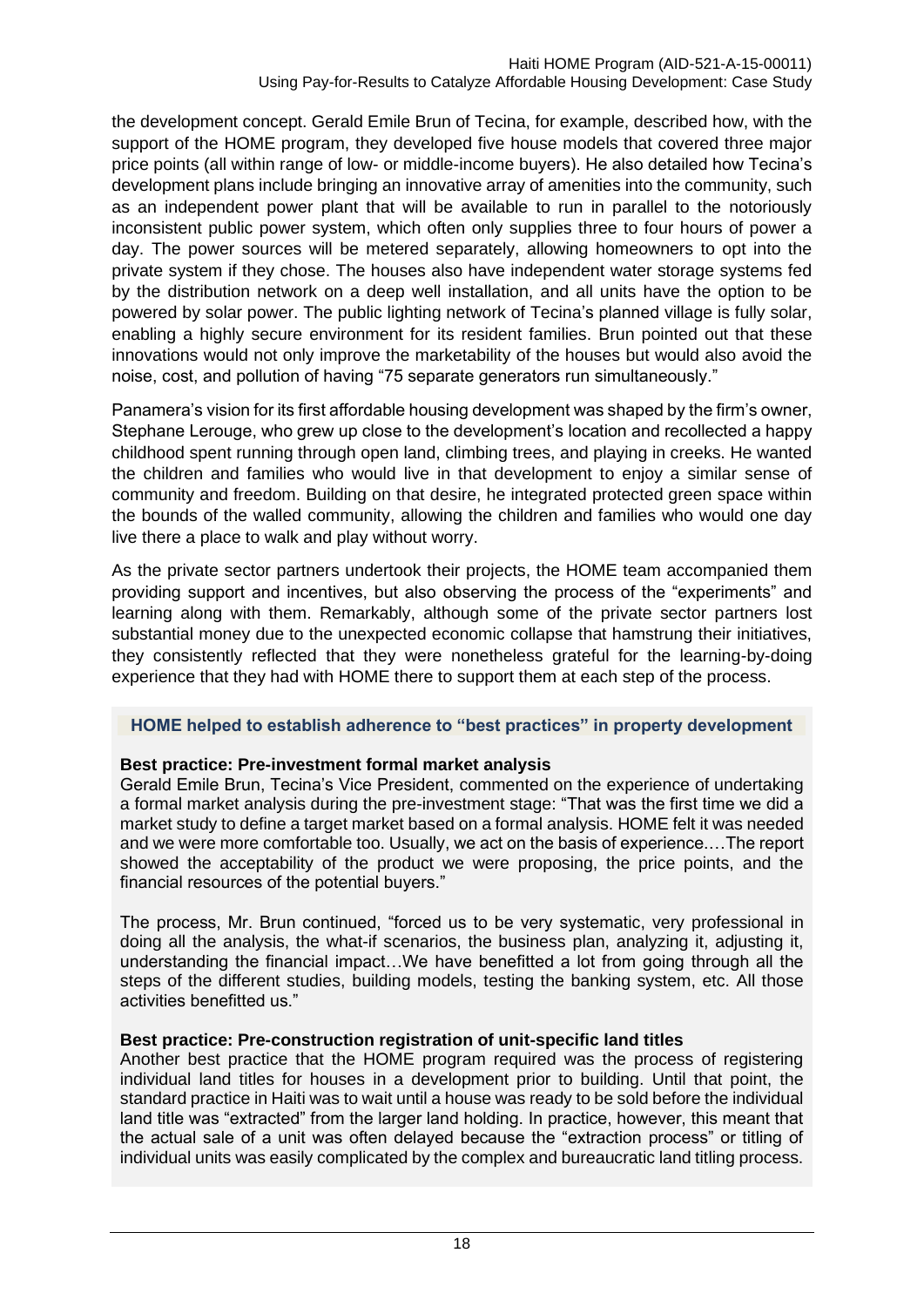## **Best practice: "Green" building certification**

The HOME program also collaborated with the International Finance Corporation to introduce EDGE certification; a "green" building approach tailored to emerging markets. EDGE certification promotes both economic and environmental sustainability by incorporating resource-conserving principles and tools into project design (Caldwell 2019). "The project paid for an EDGE consultant to train us and shared the cost of pre-certification of our building plans," Doris Michel, project manager for Panamera, reported. "It was really useful…some of the changes were very simple and cost effective, in fact some of them reduced costs and I actually replicate them in other projects that I'm managing."

Patrick Brun of Chabuma detailed the competitive benefit he realized from undergoing the EDGE certification process. He remarked: "HOME encouraged us to do our units with a lowcarbon footprint. The homes are very efficient from the way they are planned and built, with energy efficient windows, low-flow toilets and faucets, solar panels, etc. The units produce their own electricity, and all that is all due to HOME's support." The "green building" approach promoted by EDGE also leads to considerable efficiencies and savings that are particularly important to low- and middle-income homeowners. Brun described the EDGE certification as offering a clear advantage in the market, particularly given the unreliable power and water services, saying "[t]he people have their home with water and energy, and that takes out a big headache. They make their budget, and it includes everything, which makes a huge financial and psychological difference for the buyer." Chabuma's Villa La Fontaine development, for example, was marketed to low-income buyers. Adhering to the building practices—such as installing solar panels, reflective paint, and low-flow plumbing that qualify the program for EDGE certification resulted in La Fontaine homes being built that are predicted to have 42% energy and 49% water savings compared to traditional building practices (Caldwell 2019).

## *Lessons*

A number of lessons emerge from the HOME program's experience of using PfR to stimulate the development of a commercially driven affordable-housing property-development industry:

- **Both "pull" and "push" strategies were critical to the private sector's achievements:** Reflections by HOME's staff and its private sector partners indicate that the "push" and the "pull" aspects of the program were critical to private sector partners' achievements. The "pull," or incentives, motivated partners to leave their comfort zone despite a relatively risky new market. The "push" aspects, grants and technical assistance, enabled partners to learn how to implement new practices and make investments that they otherwise did not have the knowledge or resources to pursue.
- **Private sector partners persevered against challenges in pursuit of the incentive:** There were numerous cases where HOME's private sector partners overcame major impediments that would almost certainly have stopped them if they had been working under a traditional activity-oriented development approach. The pull element proved to be not only catalytic but also motivating when significant challenges arose. For example, as Doris Michel, Panamera's project manager, described: "[t]he incentive encouraged us to not give up when we came across all the different impediments—the insecurity, (difficulties with) land surveying, etc.…If we just had the technical assistance, I could see some of the roadblocks we encountered as ending things, but with the award within reach, we were more motivated to keep pushing."
- **Alignment of program and market incentives promotes a facilitative relationship:** Donor and implementer interactions with private sector partners are most productive when they recognize that the PfR approach aligns private sector partners' incentives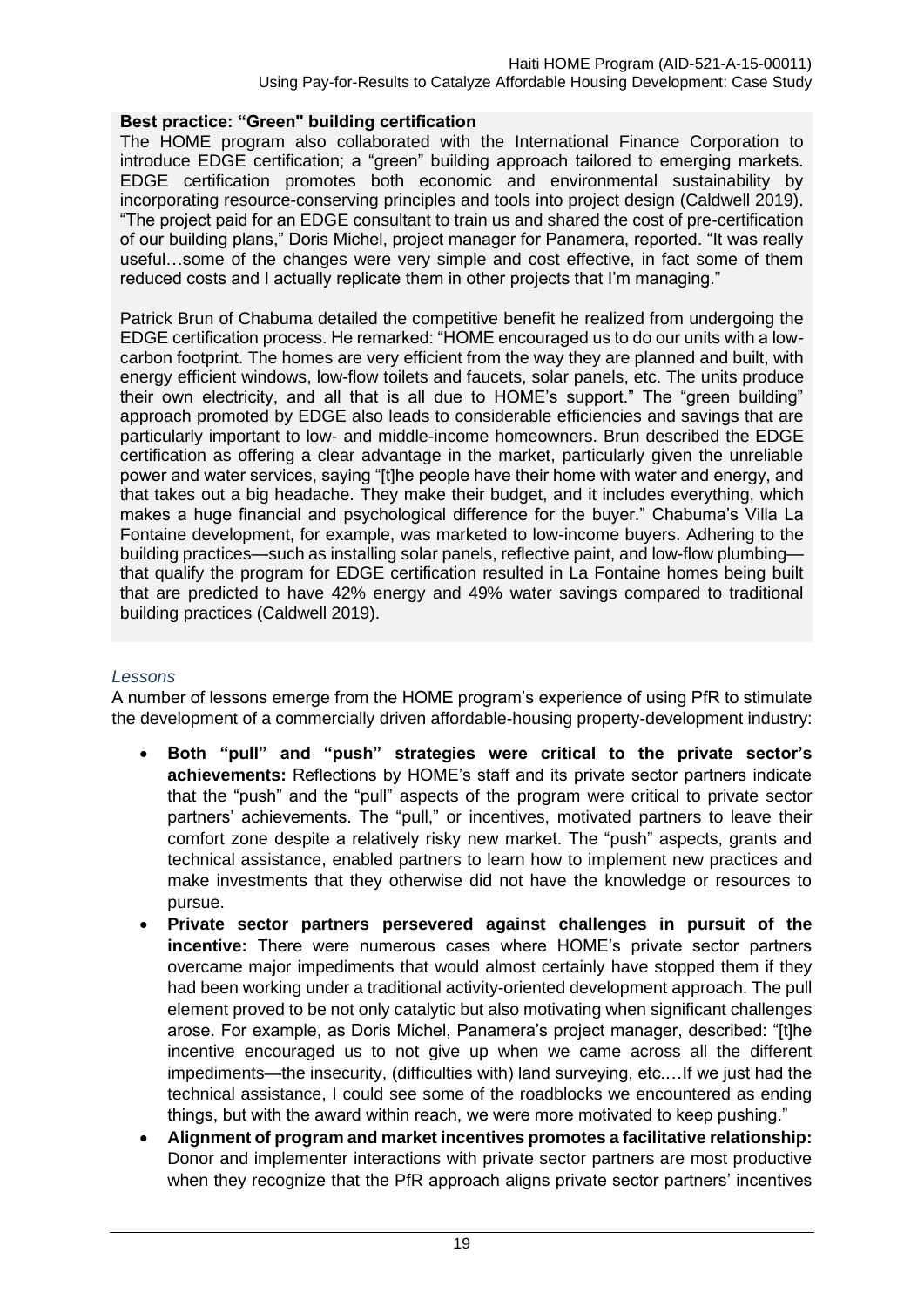with donors' objectives. Recognition of private sector partners' motivations, investments, and risk-taking, as well as their capacity limitations and learning processes, helps donors and implementers orient themselves to supporting and facilitating partners' success in the market without undermining their entrepreneurialism or autonomy. As a result, program stakeholders are able to respect and build trust with one another.

- **Incentives should be designed to avoid distorting the market:** A key PfR lesson is to seek to facilitate investment and private sector engagement without distorting the private sector's inherent incentives or the market, to the extent possible. If the incentives are well designed, the private sector will have an incentive to perform. Critical to this point is the fact that the private sector is bringing forth its own financial, institutional, and human resources in pursuit of the incentive and a place in the emerging market, so the incentive to perform is central in all of their activities. In effect, each PfR intervention should help private sector partners step further up a ladder of sustainability.
- **Partners will make, pay for, and learn from mistakes:** As they undergo their process partners will make (and pay for) mistakes; this is part of the creative process of learning and transformation that the program should prepare for and encourage, without compromising efficiency of resource use.
- **Alignment of program and market incentives allows for reduced reporting burden:** When reflecting on the successful relationship between the HOME program and its private sector partners, it is evident that these precepts were well embedded in their interactions. For example, several partners emphasized how the HOME program's staff worked to streamline and minimize reporting processes and made prompt payouts when milestones were achieved that qualified them for incentives. HOME staff, too, realized that the inherent alignment of incentives reduced their need to monitor their private sector partners' activities or enforce their agreements.

## <span id="page-23-0"></span>**Demand-side: Creating effective demand for housing**

*"Half of the population could be eligible for housing finance."*

## *-Housing Market Analysis (WOCCU 2016)*

Simultaneous to HOME's supply-side activities, the team also sought to address major demand-side issues that limited the availability of housing finance to low- and middle-income buyers. When looking at the limited availability of housing finance, Clodomir and the HOME team hypothesized that the right incentives would serve as a "lever" that would increase the private sector's appetite for lending to low- and middle-income buyers. The HOME program's demand-side work targeted commercial banks and credit unions with the aim of motivating each to lend "down-market" and "up-market," respectively, to make housing finance available to the "middle" market.

## <span id="page-23-1"></span>Motivating commercial banks to lend down market

*"HOME aimed to shrink the home financing gap facing low-to-medium-income Haitians by incentivizing banks to lower minimum mortgage values…*"

- Social Impact Performance Evaluation, August 2020

## *Approach*

The HOME program sought to motivate commercial banks to move their mortgage financing "down market," in order to increase the availability of finance to low- and middle-income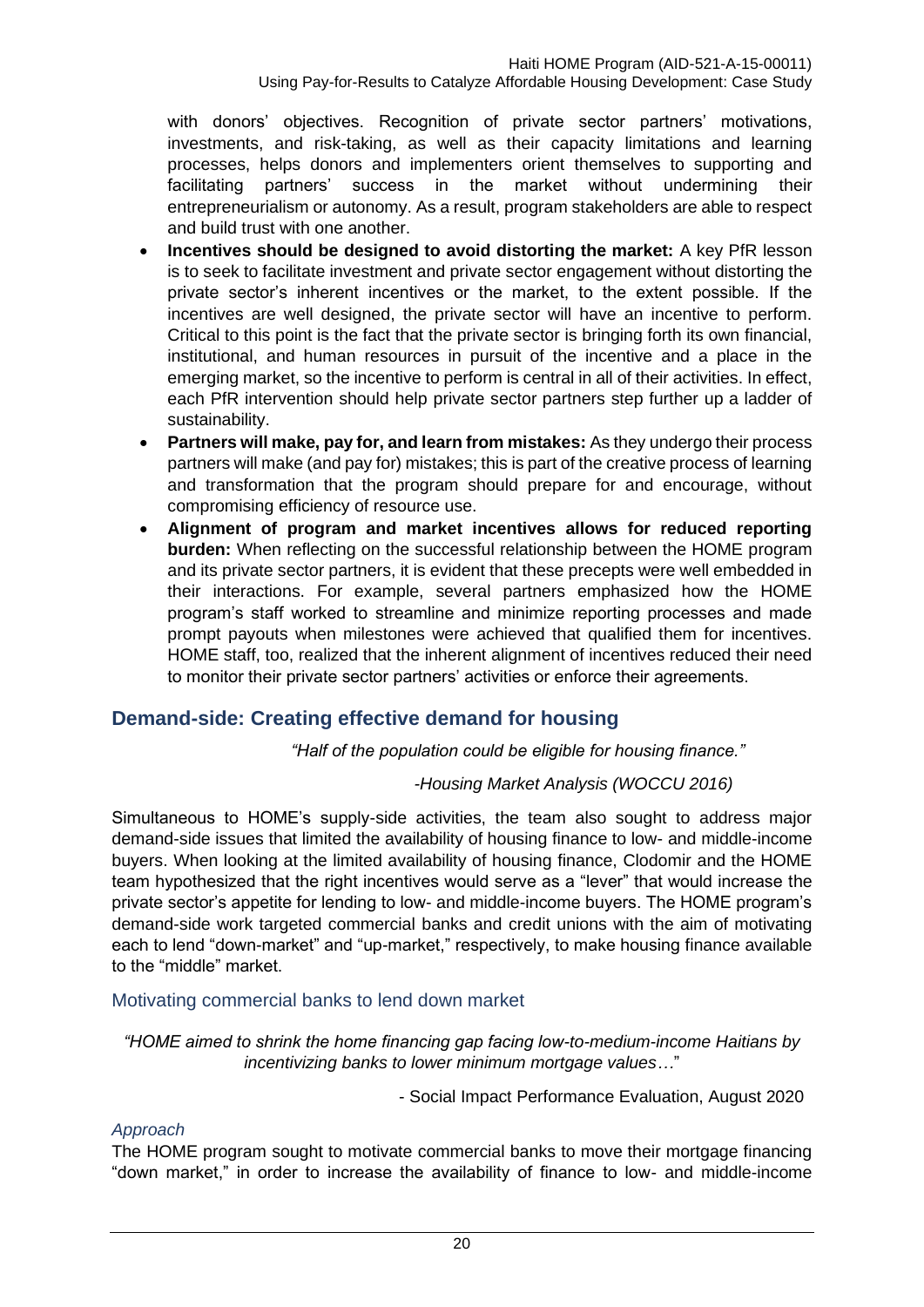consumers for affordable housing purchases. HOME worked under the hypothesis that as banks began to lend to lower-income clientele, they would come to appreciate the size and viability of the affordable housing market. The main financial incentive provided to commercial banks was an indirect one—the provision of funds through a down-payment assistance program that the banks could allocate at their discretion to subsidize the down payments of income-qualifying buyers for purchases in qualifying housing developments. HOME also engaged commercial banks in ongoing technical activities, such as sector-wide workshops to explore enabling environment constraints; facilitating the development of alliances between developers and banks; and providing grants to bank personnel for participation in international affordable housing conferences.

## *Results*

Commercial banks' response to the program's initiatives was tepid. While the commercial banks willingly participated in the project's technical assistance and grant initiatives, they did little to leverage the down-payment assistance funds that were available from HOME to make mortgages available to low- and middle-income consumers.

On further consideration, several issues became apparent—the major one being that banks did not see it in their interest to pursue lending in the affordable housing sector because the stock of available housing for purchase was extremely low. They perceived that it did not make sense to actively pursue a market segment that, at that point, offered little volume. While the number of potential affordable housing borrowers was large, the number of available houses limited the potential market to a level that the banks found uninteresting.

Another issue that was brought to light through this process was that, even though it was difficult, it *was* possible for buyers to access mortgages for affordable housing through a commercial bank. In fact, most of the commercial bank loans that financed the purchase of affordable housing built through the HOME program were offered by banks that did not participate in any HOME activities. While HOME-participating banks invested USD 932,632 in the process of receiving USD 117,166 in incentives (a leverage ratio of USD 8 of private sector investment for every USD 1 in incentives provided by the project), non-participating commercial banks financed a total of USD 977,344 for affordable housing purchases without receiving any HOME incentive. This reinforces the observation that, while difficult to obtain, mortgages were available from commercial banks and could be obtained without HOME program involvement. It also confirms the HOME program's evolving understanding that banks' limited lending to buyers was more a product of the limited availability of housing to buy than their unwillingness to lend.

## *Lessons*

While the HOME program's efforts to increase commercial bank's lending to low- and middleincome borrowers had limited traction, it did help shed light on the banks' limited mortgage portfolio:

**The PfR approach promotes "productive failure:"** Keeping in mind that a PfR initiative essentially consists of an array of "experiments" designed to test working hypotheses about issues constraining a market's development, the commercial bank "experiment" paid off quickly and well. Specifically, it tested and rejected the hypothesis that commercial banks represented a significant bottleneck to the development of the affordable housing market; instead, it revealed that the limited supply of housing was a more critical bottleneck to the expansion of the affordable housing market.

A thought experiment can help to better clarify the unique contribution that the PfR activity made. The thought experiment is to consider what would have happened if a purely traditional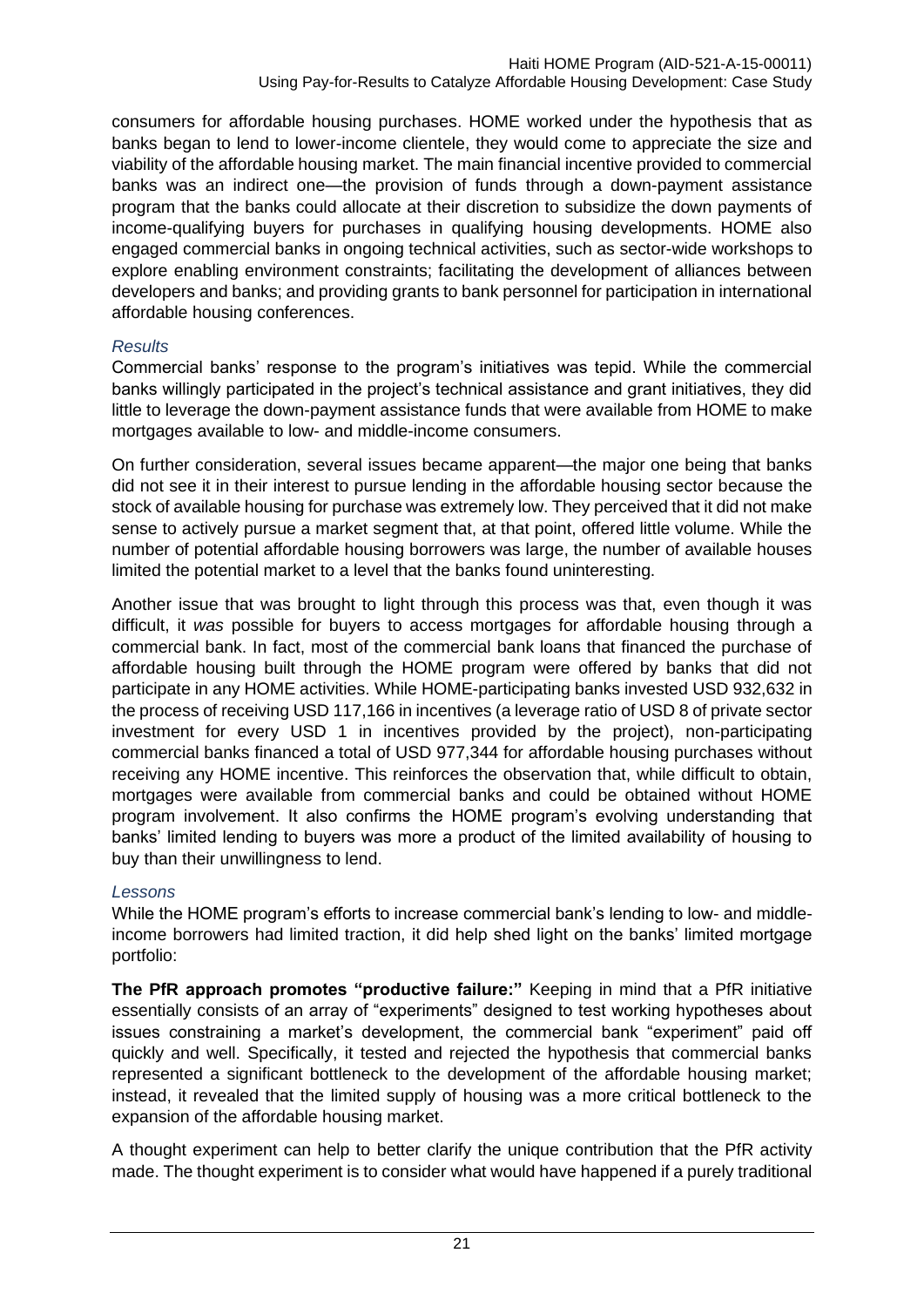approach to engaging the private sector in the market for affordable housing loans had been used. In such an approach, the banks might have been invited to workshops that promoted the idea of affordable housing as a promising and under-valued market segment, and technical assistance might have been provided to help the banks revise their under-writing processes to be more receptive to lower-income but income-stable clients. A mid-course review would likely have identified a lack of any meaningful progress being made, which could have led either to the activity being terminated or a revamping of the project's grant and technical assistance activities to redouble the efforts, either of which would have depleted program resources. Over time, the failure of the project to significantly increase lending to affordable housing buyers might have suggested the need to provide subsidies to offset the higher cost and risk of lending to that sector. In the place of all this, however, HOME's PfR approach quickly identified a notable lack of response of the banks, promptly driving a reconsideration of the working hypotheses on which the initiative was based. Compared to never having engaged with the banks at all, the HOME program was able to learn from the bank's nonresponsiveness to gain a better understanding of the affordable housing market and the key constraints limiting its development.

## <span id="page-25-0"></span>Motivating credit unions to develop a housing portfolio

#### *"Today mortgages are available in Haiti for moderate, middle-income households—it is unheard of in Haiti. It is a great thing."*

#### *-Patrick Brun, Chabuma*

## *Approach*

Turning to the down-market side of the lending sector, the HOME program focused its microfinance activities on credit unions, the only microfinance institutions in Haiti that could legally accept deposits. Microfinance institutions are responsible for a large share of the lending in Haiti; however, they typically only lend small amounts and have short repayment periods. Such loans are usually used for consumption or investment purchases—the investments being income-generating activities that will generate increased earnings that can be used to repay the loan and reinvest. Housing purchases, in contrast, are not only for much larger amounts of money and require a much longer repayment period.

The HOME program's credit union's activities had three objectives. First, was to create new loan products that were suitable for housing microfinance and for home purchases. Second, was to make housing loan terms more attractive and accessible. Finally, the program also sought to facilitate credit unions' access to longer-term finance that would support housing lending more than just through relying on members' deposits.

HOME primarily used incentives and technical assistance to achieve these objectives. Incentives were directed to both credit unions and their clients. Credit union-focused incentives included "risk" and "performance" incentives paid as a percentage of housing loans made that met the HOME program's lending guidelines. These guidelines included larger housing loan amounts and repayment terms that were more favorable to borrowers. Client-focused incentives included down payment assistance to low-income households and financial rewards for good repayment behavior on housing loans. The technical assistance helped increase the credit unions' capacity to undertake specific housing finance activities such as underwriting, housing finance product development and sales, and loan monitoring.

#### *Results*

Contrary to the experience with the commercial banks, the HOME program's participating credit unions actively pursued the incentives by increasing their financing of housing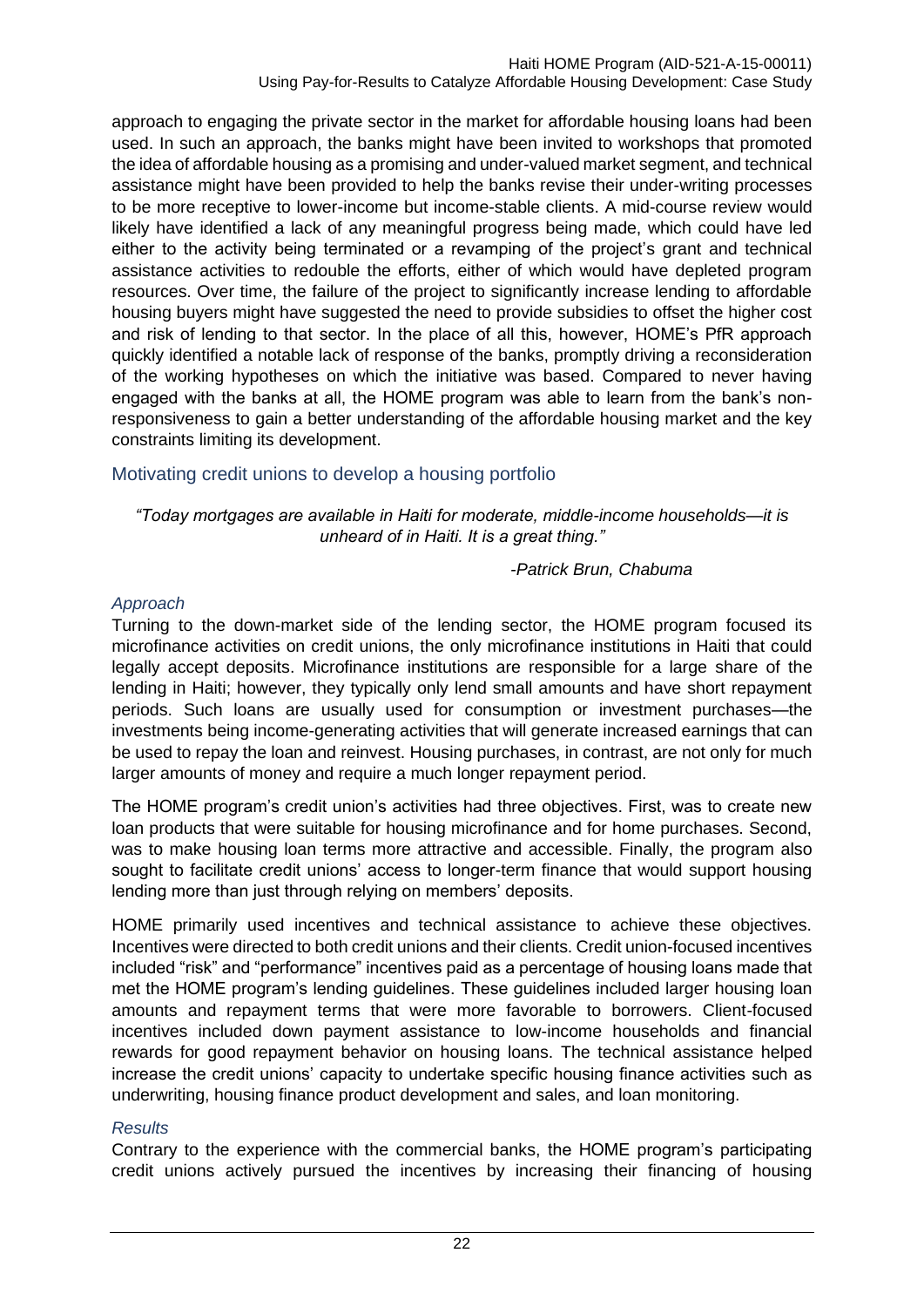improvements and mortgages. In total, for housing improvements, HOME provided USD 540,304 in incentives to credit unions, leveraging USD 13.5 million in finance as a result, the equivalent of approximately USD 25 of private sector investment for every USD 1 spent by HOME; a 25:1 leverage ratio. For mortgages, HOME provided USD 41,601 in incentives, spurring USD 380,000 in mortgages, resulting in USD 9 of private sector investment for every USD 1 spent by HOME; a 9:1 leverage ratio.

In the course of HOME's activity, numerous changes were seen, including reductions in interest rates for housing finance from as high as 30% to 18%, extension of repayment terms from three to seven years, and increases in maximum loan sizes as high as USD 55,000 for the mortgages.

There were also significant increases in the number of new housing loans issued, with loans for activities ranging from purchasing land for building; building and home improvements; and purchasing completed homes. Overall, the credit unions surpassed all of their incentive targets, increased the proportion of their loans going to female members, and improved their loan performance through a significant decrease in the percentage of their loans in arrears more than 30 days (Social Impact 2020).

A transformational achievement of HOME's demand-side PfR activity was the credit union Kotelam issuing Haiti's first non-bank mortgage product. Jean Roussel Petit-Homme of Kotelam observed: "Before the PfR model, there weren't any accessible financial instruments for low- or middle-income individuals. Obtaining funds for even making repairs, or obtaining land, was out of reach." The realization of Haiti's first credit union-issued mortgage product radically changed this.

By 2018, the three credit unions that the HOME program was working with had increased their housing lending to the point where housing approached 50% of their total lending portfolio, the maximum share for any individual sector permitted by the Haitian Central Bank, the financial regulatory body. As a result, the HOME program eased off its work with the credit unions. Following the conclusion of this work, the credit unions continued their lending for housing, while re-aligning their credit terms to reflect market conditions, particularly given the economic instability in Haiti, which significantly increased their lending risk. For example, credit unions increased interest rates and reduced loan repayment periods (Social Impact 2020).

## *Lessons*

The HOME program's work with the credit unions succeeded in increasing their overall housing lending as well as in creating Haiti's first non-bank issued mortgage, offering helpful insights for future PfR programming in the finance sector:

- **Proof of concept:** The credit unions' responsiveness to the performance incentives, in combination with technical support, demonstrated the viability of using an incentivebased approach to increase lending to low- and middle-income home buyers. The project was also able to "nudge" credit unions toward even more robust achievement of their social objectives, such as increasing lending to women. The credit unions' readjustment of their housing loan terms in response to changing market conditions following the conclusion of HOME program support reflected the need for adjustments to make the market sustainable.
- **Both "pull" incentives and "push" assistance were critical:** As with the supplyside interventions, both the "push" (capacity building) and "pull" (incentives) were perceived to be instrumental to the credit unions' achievements. According to Mr. Petite-Homme from the credit union Kotelam, "[t]hey were both helpful. While we could receive the funds and accomplish the work without the technical assistance, it would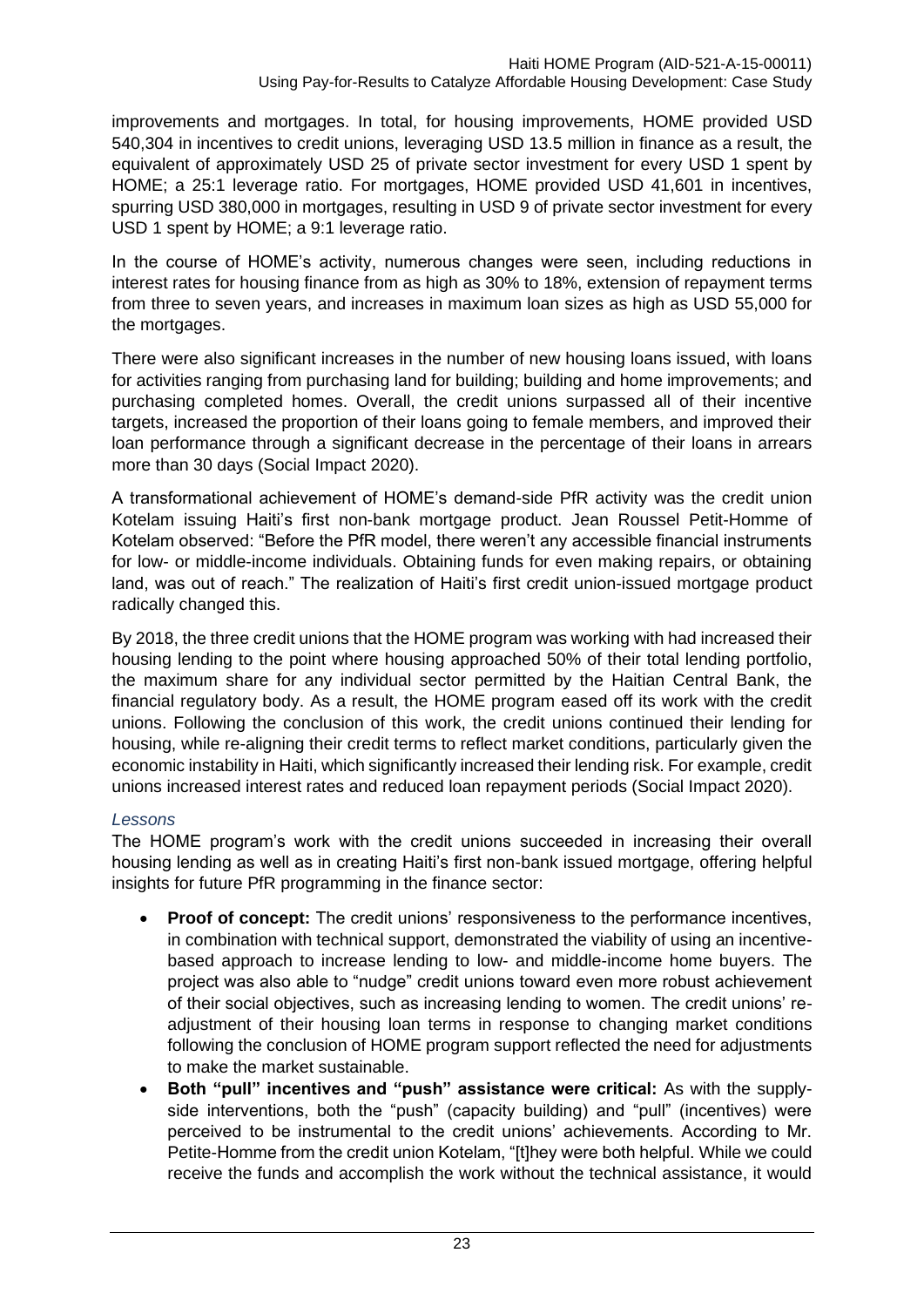have been throwing the money out the window. The financial incentives allowed us to do the work, but the technical assistance allowed us to do it appropriately. If we were to do it again, we would be much more effective and efficient."

## <span id="page-27-0"></span>**KEY TAKEAWAYS ON PFR**

*"The HOME program has been able to demonstrate that market failures can be successfully addressed through the use of incentives."*

## *-Claude Clodomir, Haiti HOME Chief of Party*

The HOME program's experience offers generalizable lessons to help inform questions of whether PfR could be used elsewhere in the housing sector, or in other sectors where they have not been used before. Here, we discuss some of the program's most transformational achievements, identify elements that were essential to the success of the PfR initiative, and offer high-level lessons learned for donors and implementers interested in exploring PfR approaches.

## <span id="page-27-1"></span>**HOME's transformational achievements**

"*Without financing activities directly, we have been able to demonstrate the power of incentives aimed at driving private capital into markets that have never existed in the past."*

-Claude Clodomir, Haiti HOME Chief of Party

One of the most important achievements of the HOME program is that it offers "proof of concept" of the PfR approach. As observed by Claude Clodomir, "the HOME program has been able to demonstrate that market failures can be successfully addressed through the use of incentives. Without financing activities directly, we have been able to demonstrate the power of incentives aimed at driving private capital into markets that have never existed in the past." Indeed, as of December 2020, HOME had paid USD 2.9 million in incentives to leverage \$25.9 million in private capital from its Haitian private sector partners, achieving an overall resource leverage of 9 to 1. This demonstrates an effective use of PfR resources to incentivize private sector actors to expand into a previously unexplored market sector in a challenging context such as Haiti.

One of the HOME program's definitive achievements laying the foundation for the creation of a private sector-driven affordable housing industry, with ongoing investment by private sector partners likely to continue following the conclusion of the program's incentives. This affordable housing industry is serving a population that has never before been targeted. The industry has been developed on the foundation of best practices that strengthen private sector firms and elevate the industry's performance, such as through "green" building techniques.

The establishment of a dynamic affordable housing industry has also led to important stakeholder synergies, networking, and collaboration that would not have taken place without the HOME program. Some of these took root through the processes of training and facilitation that HOME undertook. For example, as a result of working together under HOME, the developer Chabuma and the credit union Kotelam developed a business relationship in which Kotelam purchased a number of units in one of Chabuma's affordable housing projects; both entities confirm that this relationship would never have been formed absent the HOME program. In addition, under the initiative of Gerald Emile Brun of Tecina and with support of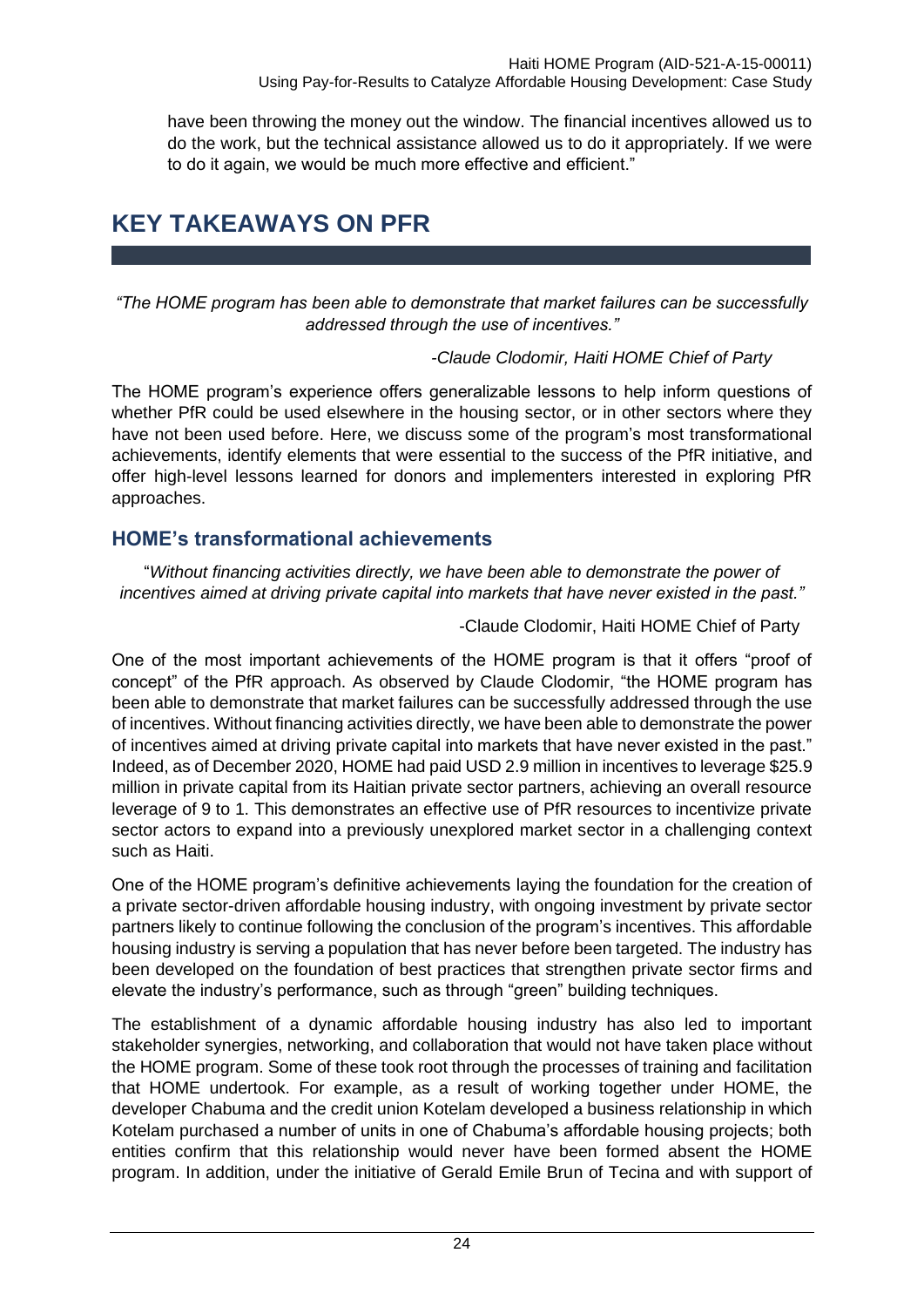the HOME program, the three property developers created the first-ever Real Estate Developers Association of Haiti (*Association des Promoteurs Immobiliers d'Haiti [APIH]*), bringing together both private and public stakeholders for structured collaboration in the sector. Association membership has already grown to seven and is already reviewing opportunities to develop joint housing initiatives using a number of concessional finance opportunities available from the Government of Haiti as well as international donors. Given the prevalence of finance as the most enduring constraint to the builders' activities, access to such financing has the potential to release much investment into the production of affordable housing stock.

#### **HOME Catalyzed Networking that Led to Novel and Sustained Business Relationships**

HOME's transformational effects on industry behavior included the creation and sustenance of relationships between private sector actors that would not otherwise have been seen. One of the most salient among these is Real Estate Developer's Association of Haiti, *Association des Promoteurs Immobiliers d'Haiti* (APIH), a private sector driven initiative that will allow for the continued development of industry level best practices, professional relationships, property development investments between and among both supply-side and demand-side actors in the affordable housing industry.

Mr. Gerald Emile Brun, President of APIH, explained the provenance of the association "The idea to rally our forces came up in conversations. We were aware that all our projects faced the same types of problems—lack of financing, collapse of economy.…We figured that rather than continuing the fight individually and alone, we would put our forces together. I initiated the idea and HOME supported it from the outset."

PfR is also unique in its ability to achieve simultaneous real-world testing of diverse private sector investment models, particularly in an environment as highly complex and fluid as Haiti's. The testing is simultaneous because multiple private sector partners each undertook their own "experiments" in building under their own initiative and risk within Haiti's changing context. The real-world aspect is a central benefit, in that the alignment of private sector partner incentives with market incentives means that results are not distorted by attempts to "game the system," but rather the private sector partners' best efforts were in play as they assumed actual risks under real-world conditions, such as Haiti's economic instability and insecurity. Throughout a process of this kind, each private sector actor can witness and learn from not only their own activities, but those of the other private sector partners, allowing for rapid and dynamic improvement to investment models through learning-by-doing and observation.

The experience of HOME also demonstrated the potential cost-effectiveness of PfR approaches. Key to this is that HOME only paid for results that were achieved. Thus, the program did not pay when the private sector failed to take up an opportunity (as in the example of the commercial banks) or when activities did not bear results. From a longer-term perspective, the cost-effectiveness of PfR approaches is remarkably enhanced compared to traditional development approaches because PfRs catalyze processes which, if successful, will continue to grow and develop following the conclusion of the PfR incentives. Finally, PfR approaches enable private sector partners to succeed or fail on their own merit, while also benefitting from the learning process as they invest. In contrast, traditional initiatives run the risk of continuing to fund activities that lack potential for significant achievement, while also "protecting" the private sector from the realities of the market and thus inhibiting its learning, effectiveness, and growth.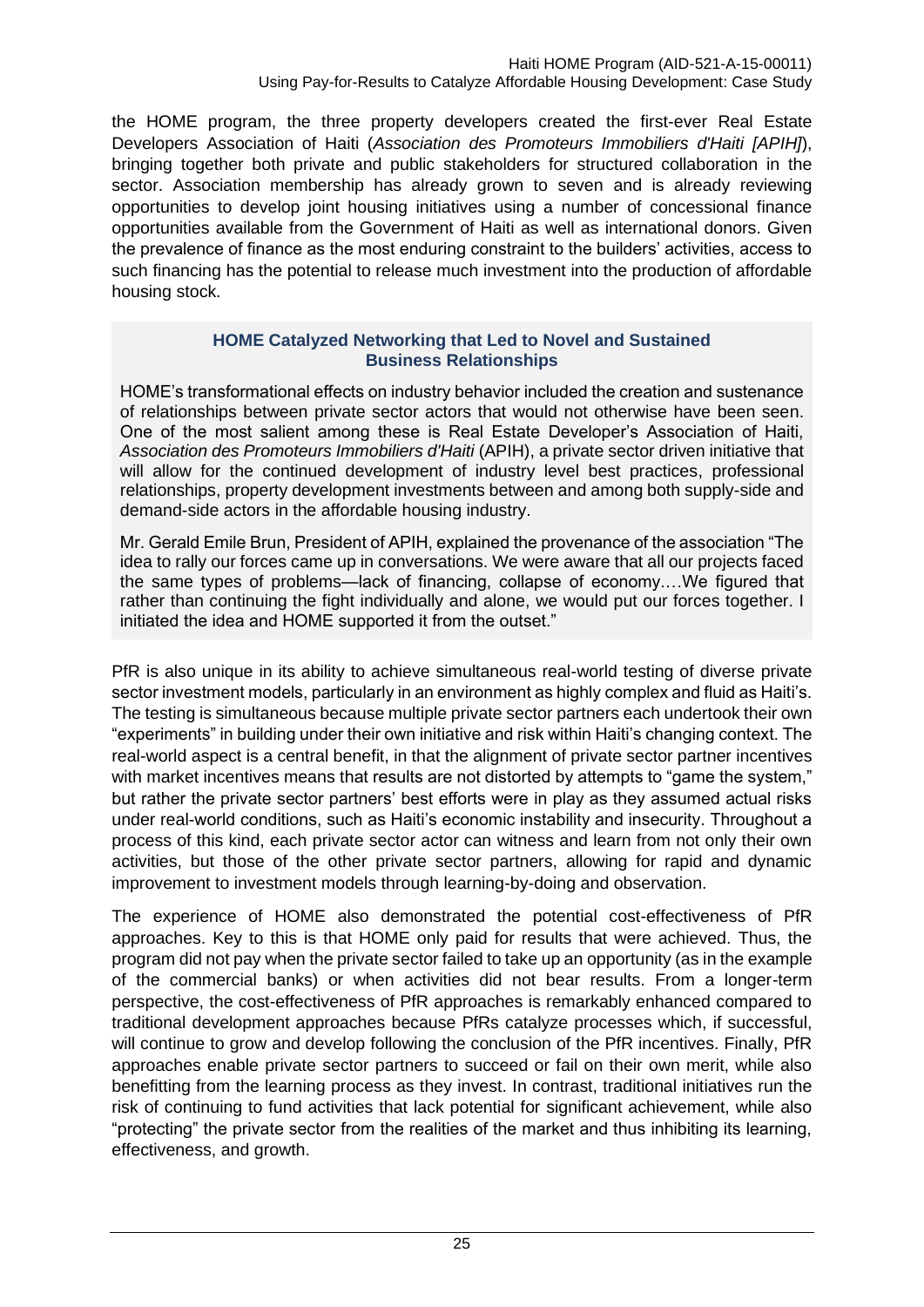## <span id="page-29-0"></span>**PfR success factors**

*"Without HOME's support, we would never be able to embark on such a project targeting the middle class."*

#### *-HOME program partner, quoted in Social Impact Performance Evaluation, August 2020*

PfR initiatives are most likely to succeed when they motivate private sector partners to invest in markets that have a viable underlying business case for private sector investment. The PfR incentive can help to offset the initial investment risk and learning curve as a firm first enters the market, encouraging it to make a concerted effort to reach a level of scale and efficiency that it will sustain once the PfR initiative concludes.

The success of PfR initiatives is also enhanced when donors, implementers, and private sector partners have organizational cultures that support flexibility, adaptability, respect and collegiality, openness to mutual trust, and a commitment to the PfR mindset and approach. Among private sector partners, the traits of entrepreneurialism, willingness to risk failure, and eagerness to learn also improve performance.

In addition, private sector partners should have both the capacity for meaningful and sustained investment in the market and the willingness and capacity to absorb risk. The latter trait is very important because the private sector partner is investing its own resources and exposing itself to substantial losses that can occur due to no fault of its own. For example, all of the HOME property development partners suffered significant delays and losses due to the 2018 political insecurity and economic downturn and the COVID-19 pandemic. Even as they regain their footing and proceed with their investments, many of the incentives that they would have earned through HOME's PfR initiative will no longer be available, given the program's conclusion. Fortunately, the HOME program's three property development partners had adequate resources to withstand the delays and losses outside of the program's control, enabling them to maintain financial stability.

## <span id="page-29-1"></span>**Lessons for donors and program implementers**

*We made mistakes, and without financial support they could have stopped us; instead, we got through the whole process and learned from it, and today, with the experience we acquired in the field as developers, we're not making mistakes anymore."*

## *-Patrick Brun, Chabuma*

The Haiti HOME program provides a number of high-level lessons to donors and program implementers:

- **Potential contribution of the PfR approach:** PfR initiatives have the potential to catalyze investment in a market whose development is curtailed by one or more binding constraints that can be overcome through private sector partners' behavior change. It also demonstrates the value of PfR as a means of catalyzing a series of progressive experiments that test and refine activities to overcome critical constraints limiting development of a market such as the market for affordable housing. These experiments take place at both the project level, as it designs, implements, and adapts incentives; and at the firm level as partners make investments, learn from their results, and continually refine their own strategies with the support of the project.
- **Multiple simultaneous experiments foster objective assessment:** A unique benefit of this private sector-driven experimental nature of PfR initiatives is that, in contrast to a traditional approach where investments and activities are driven by the project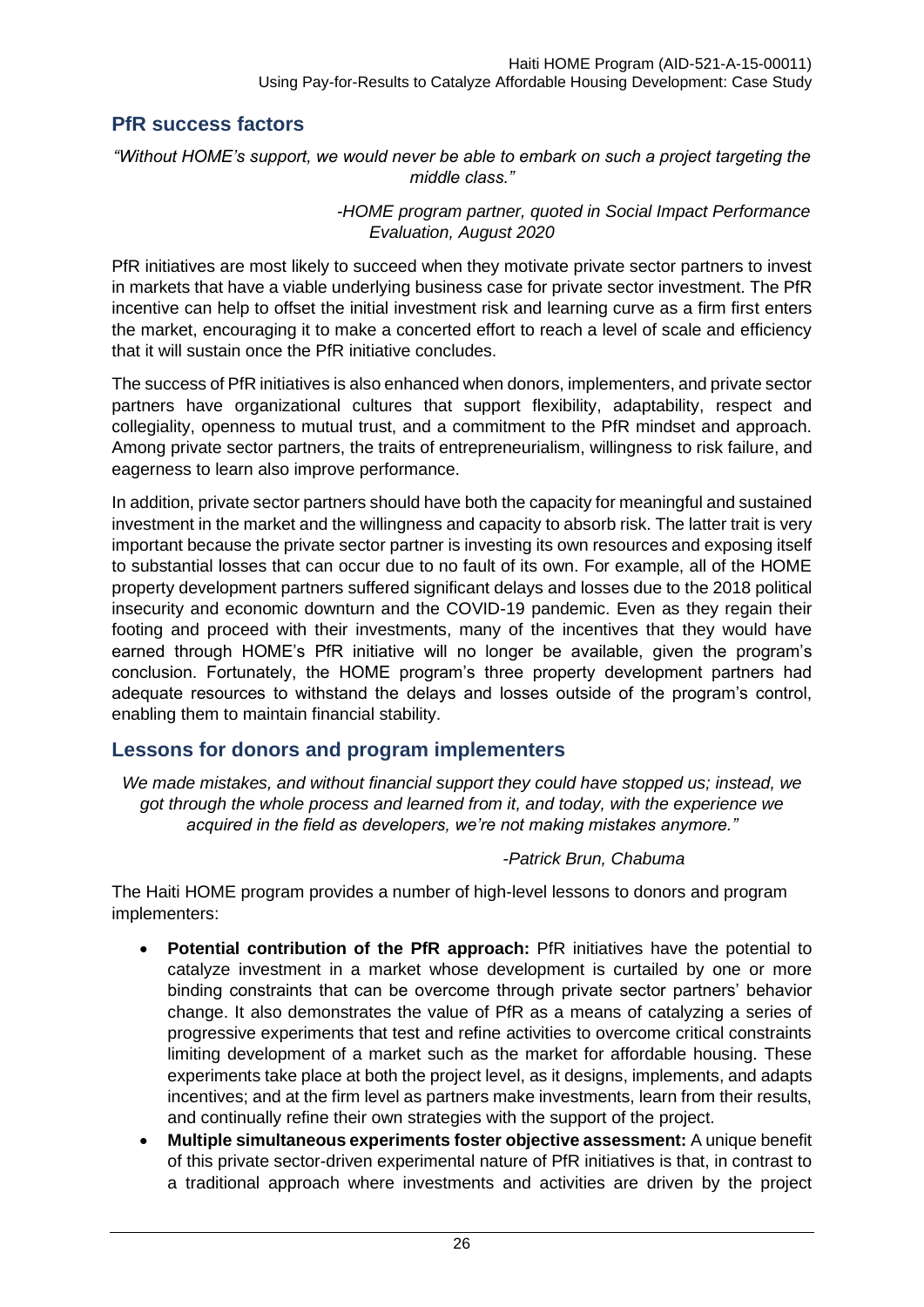implementer, PfR approaches allow a project implementer to stay a step removed and be more reflective and honest about the pros and cons of different models rather than vested in claiming the success of a model that it created. Adaptive management, learning-while-doing, and adaptability are key to the PfR approach for both the project implementer and the project's private sector partners; and they are critical to realize the potential benefit of undertaking multiple simultaneous experiments, which is to adapt and grow as the outcomes of those experiments are realized.

- **Control—and risk—are in the hands of the private sector partners:** The higherlevel role of the project implementer can, however, present some challenges along with benefits. The fact that PfR initiatives depend on private sector initiative implies a loss of direct control for the donor and implementer. This dynamic tension can be seen in two quotes from the HOME program leadership team, with one person remarking: "The hardest thing…is that we are not the drivers of the results. The private sector is." Another HOME leadership team member observed: "You are giving up control, but they are investing all the money." Another stakeholder involved in management of the HOME program affirmed the underlying value of this dynamic by observing: "the developers put out a large amount of money—10 million—and having put that out, they cannot let that money go to waste." In other words, while the control is in the hands of the private sector, they are so heavily invested that they will do everything in their power to achieve the outcomes they set for themselves.
- **Private sector and market realities drive results:** Designing incentives for a PfR program requires a clear and honest appraisal of the market and the interests and capacity of potential private sector partners. This is required to ascertain the costs of achieving specific outcomes or products, as well as what price points the market can bear for those products. By calibrating incentives to offset the "profitability deficit" and aligning incentives to market conditions to the extent possible, the incentive structure avoids creating a motivation to "game the system" by project partners.
- **Focus on alleviating critical constraints through behavior change:** Though HOME initially tried to simultaneously resolve constraints in both the supply and demand sides of the market, its experience shows that this bilateral action was not needed. Instead, by focusing on a *single* binding constraint—the private sector's willingness to invest in creating a stock of affordable housing—it addressed the fundamental limitation that kept the market from developing. As that constraint is gradually eased, other constraints are likely to come into play; however, the first step is to flex the lever that can catalyze development of the market.
- **Starting small leverages the learning curve:** Given the experimental nature of investments in markets targeted by PfRs, it is prudent to start small at both the projectlevel and in terms of individual partners' investments. PfRs and the new market both represent a new way of doing business, and there is often a steep learning curve. The underlying objective of the PfR is to create a replicable and transformational model, and larger initiatives increase risks and costs, while potentially limiting learning if partners are overwhelmed by their initiative's management challenges. Large early efforts can also be costly, reducing the availability of resources for investment once a model has been developed, proven, and is ready for scaling.

## <span id="page-30-0"></span>**CONCLUSION**

The HOME program's PfR initiative sought to tackle Haiti's massive affordable housing deficit using an innovative approach. Considering the extreme challenges presented by Haiti's operating environment and the newness of the PfR approach, HOME was successful in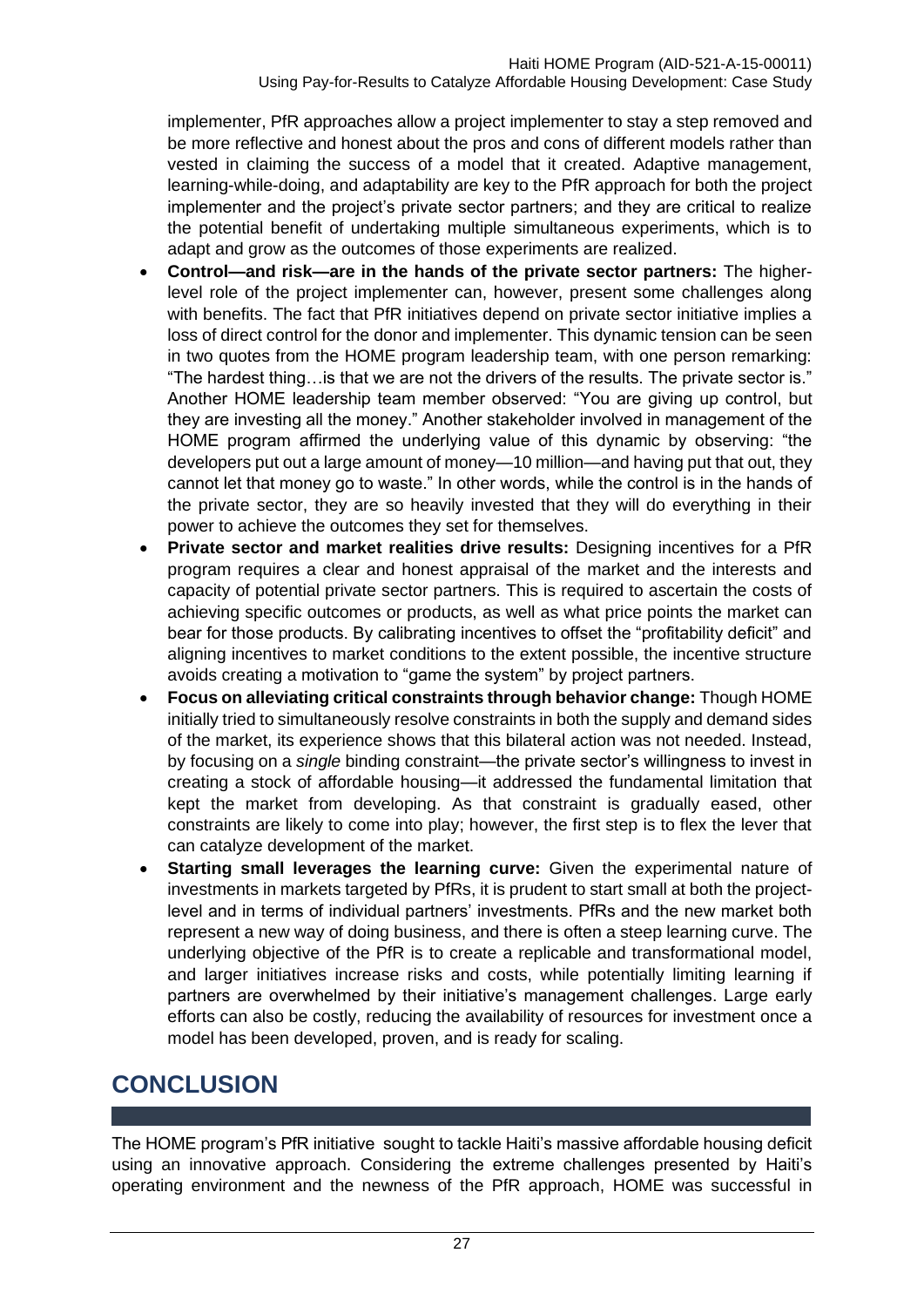catalyzing the development of a commercially driven affordable housing sector in Haiti, with activities poised to continue past the program's conclusion. At a higher-level, the case of the HOME program provides an important and insightful "proof of concept" that PfR initiatives work, giving further evidence to warrant the adoption of new, more effective approaches to the realization of development objectives that have long stymied the development community.